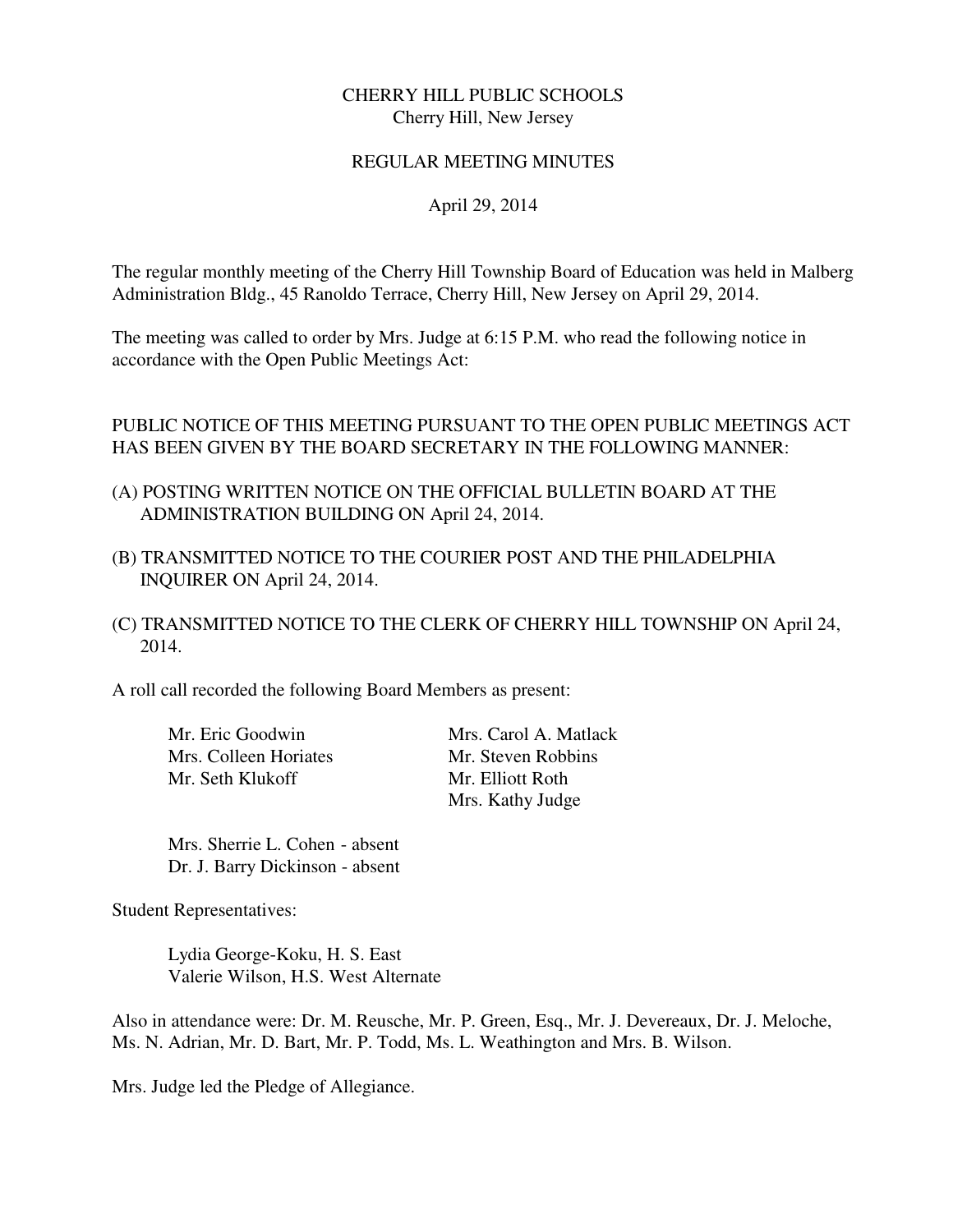Regular Meeting Minutes April 29, 2014

Mrs. Judge read the following notice in accordance with the Open Public Meetings Act.

 RESOLVED, PURSUANT TO THE PUBLIC MEETINGS ACT THAT THE BOARD MEETS IN CLOSED SESSION AT THIS TIME TO DISCUSS CONFIDENTIAL MATTERS PERTAINING TO HUMAN RESOURCES AND STUDENT MATTERS. IT IS EXPECTED THAT THE MATTERS DISCUSSED IN CLOSED SESSION SHALL BE MADE PUBLIC AS SOON AS THE NEED FOR CONFIDENTIALITY NO LONGER EXISTS.

Mrs. Judge called the Regular Meeting to order in public session from the Executive Session.

 Mr. Robbins made and Mr. Klukoff seconded a motion to approve the Minutes of the Regular Meeting dated March 25, 2014 and the Board Work Session and Special Meeting dated March 11, 2014. Executive Session Meetings dated March 11, 2014 and March 25, 2014.

| Mrs. Cohen – absent<br>Dr. Dickinson – absent                                            | Ayes - $7$ No - 0         |
|------------------------------------------------------------------------------------------|---------------------------|
| <b>EXCEPTIONS:</b>                                                                       |                           |
| March 11, 2014<br>*Mr. Roth abstained<br>Mrs. Cohen - absent<br>Dr. Dickinson - absent   | Ayes - $6$ No - $0 - 1$ * |
| March 25, 2014<br>*Mrs. Judge abstained<br>Mrs. Cohen - absent<br>Dr. Dickinson – absent | Ayes - 6 No - $0 - 1$ *   |

Presentations:

 The Board recognized the Math Counts Rosa Team and Eugene King, individual winner from Beck Middle School.

Public Hearing and Budget Presentation:

Mr. Devereaux gave a presentation on the 2014-2015 budget.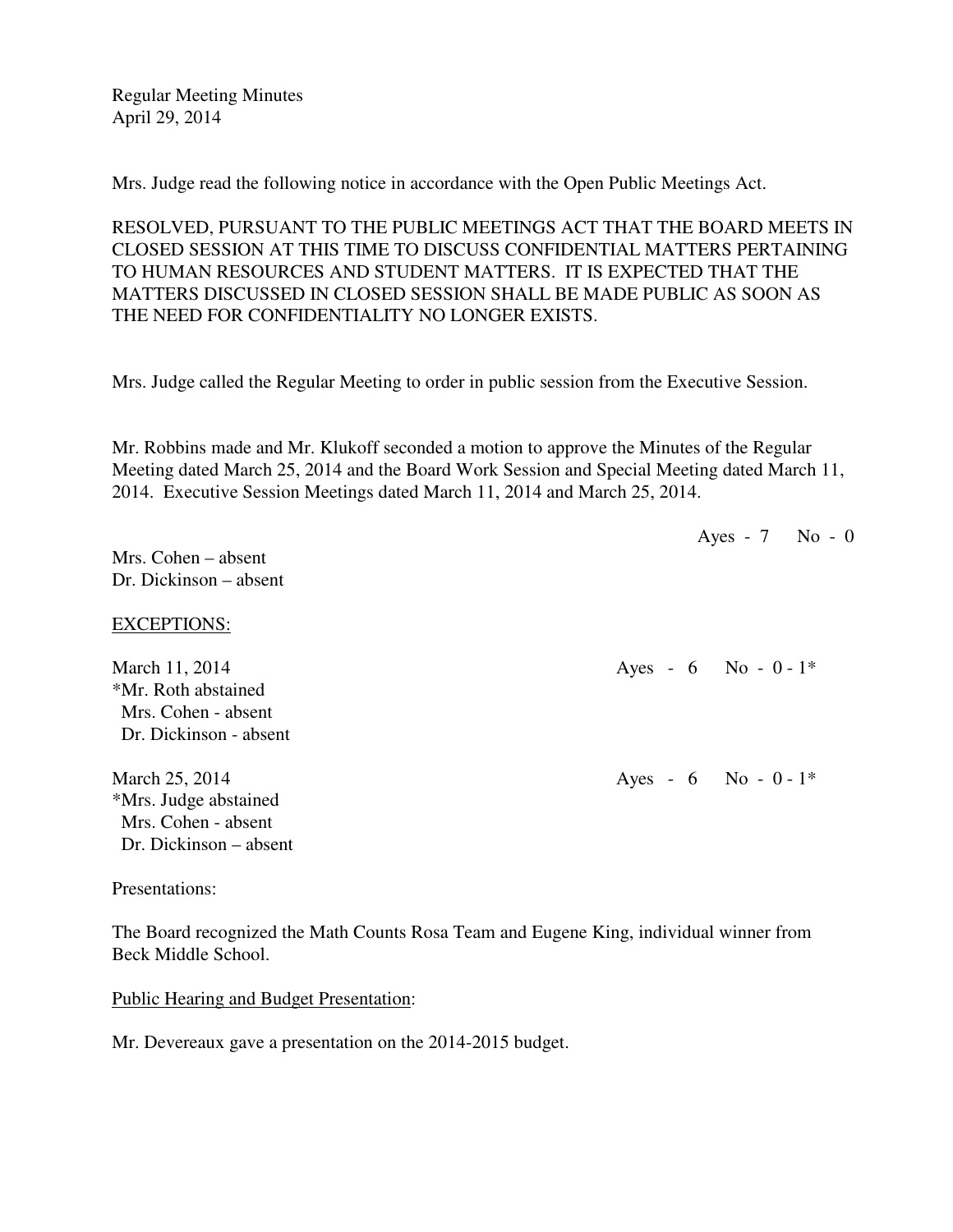Regular Meeting Minutes April 29, 2014

The following Board reports were made:

 The student representatives from H.S. East and H.S. West reported on activities and events held at their respective schools.

The meeting was recessed for public discussion.

1. A speaker commented on the athletic facilities at H.S. East.

Superintendent's Comments

 Dr. Reusche commented on the H.S. Seniors attending school on Saturday, April 26, 2014 for a snow make-up day; over 200 students were in attendance.

 On behalf of the Administration and the Board, Dr. Reusche thanked the Cherry Hill Police Dept., Cherry Hill Dept. of Public Works, the Office of the Mayor, Don Bart, the Parents and Principal at Kingston Elementary, for a project that was undertaken and completed in record timing, and that is a pathway that leads from the street to the entrance of the school which will enable the students to arrive and depart in a safer manner.

 Mrs. Judge called the meeting to order from the recess for public discussion for the purpose of considering and voting on the items presented in the Action Agenda which is incorporated as part of the minutes on pages 4 through 38 which follow: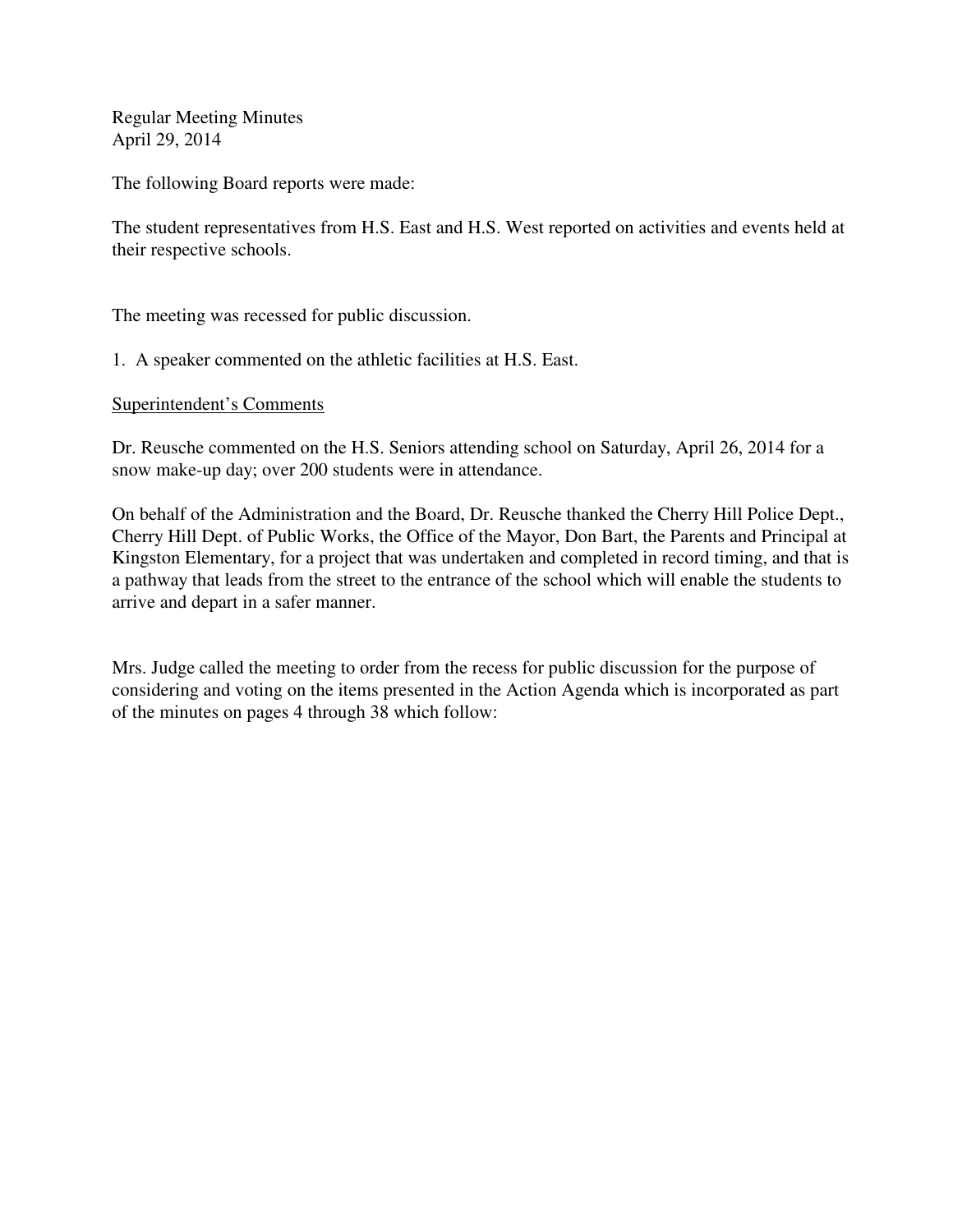### **A. CURRICULUM & INSTRUCTION**

#### **Board Goals**

- **Continue to improve student achievement at all grade levels for all students and close achievement gaps where they exist.**
- **Create a cost-effective budget that provides for educational resources as well as preventive maintenance and ongoing facilities improvement in all schools.**
- **Enhance communication with and outreach to internal and external stakeholders.**
- **Enhance relationships with internal stakeholders through effective hiring and retention practices and staff training programs.**

The Superintendent recommends the following:

- 1. Attendance at Conferences and Workshops for the 2013-2014 school year
- 2. Approval of Contract for 2013-2014 School Year
- 3. Approval of Out of District Student Placements
- 4. Approval of Non Public Schools Technology

#### **ITEM 1. APPROVAL OF ATTENDANCE AT CONFERENCES AND WORKSHOPS FOR THE 2013-2014 SCHOOL YEAR**

 WHEREAS, certain Cherry Hill School District employees have requested authorization to attend the conference(s)/workshop(s) listed below, and

 WHEREAS, the attendance of each employee at the specified conference/workshop is educationally necessary, fiscally prudent and 1) directly related to and within the scope of the employee's current responsibilities and the District's professional development plan, and 2) critical to the instructional needs of the District or furthers the efficient operation of the District;

 NOW, THEREFORE, BE IT RESOLVED, that the Cherry Hill Board of Education authorizes the attendance of the employees at the specified conferences/workshops listed below, and be it

 FURTHER RESOLVED, that the Board hereby determines that the estimated expenses related to the authorized travel listed below are justified and THEREFORE authorizes payment of any registration fees and reimbursement of statutorily authorized travel expenditures to the designated employees, not to exceed District budgetary limitations and to be in accordance with the provisions of *N.J.S.A.* 18A:11-12, the District's travel policy and procedures, State travel payment guidelines established by the Department of Treasury in NJOMB circular letter 08-13- OMB, and with guidelines established by the federal Office of Management and Budget:

| # | <b>NAME</b>                | <b>CONFERENCE</b>                                                               | <b>DATE</b>        | <b>COST</b><br><b>NOT TO EXCEED</b>                                        |
|---|----------------------------|---------------------------------------------------------------------------------|--------------------|----------------------------------------------------------------------------|
|   | Maureen Reusche<br>Central | NJASA/NJAPSA 32 <sup>nd</sup> Annual<br>Spring Conference, Atlantic<br>City, NJ | May 21-23,<br>2014 | \$601.57<br>Registration/Mileage/<br>Tolls/Parking<br><b>General Funds</b> |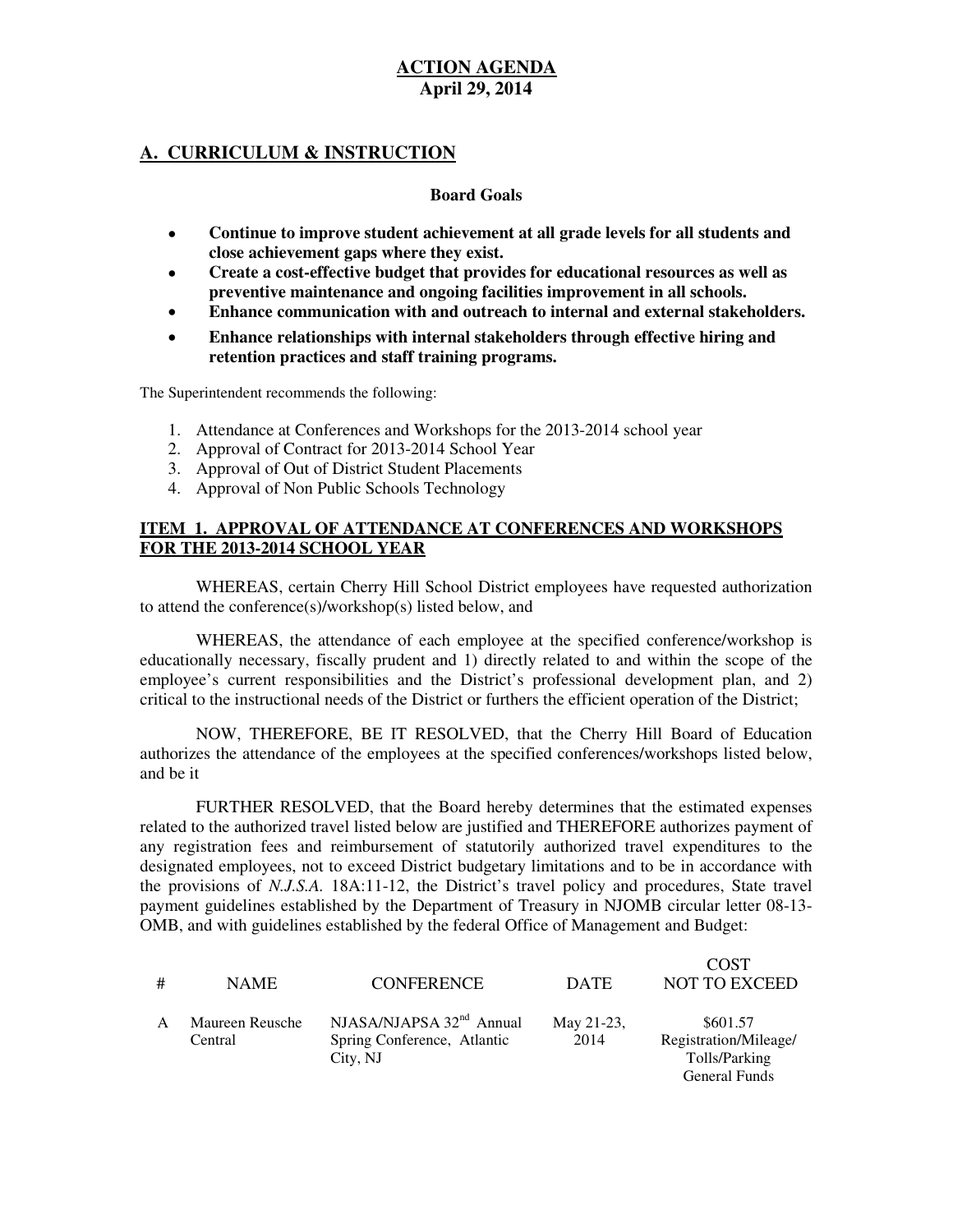#### **A. CURRICULUM & INSTRUCTION**

#### **ITEM 1. APPROVAL OF ATTENDANCE AT CONFERENCES AND WORKSHOPS FOR THE 2013-2014 SCHOOL YEAR-continued**

| #             | <b>NAME</b>                       | <b>CONFERENCE</b>                                                                        | <b>DATE</b>        | <b>COST</b><br><b>NOT TO EXCEED</b>                                                |
|---------------|-----------------------------------|------------------------------------------------------------------------------------------|--------------------|------------------------------------------------------------------------------------|
| <b>B.</b>     | Michael Nuzzo<br>Central          | Updates & Workshop for<br>School Security, Atlantic City,<br>NJ                          | May 29-30,<br>2014 | \$258.52<br>Registration/Lodging/<br>Mileage/Tolls/Parking<br><b>General Funds</b> |
| $\mathcal{C}$ | Maureen Reusche<br>Central        | Garden State Coalition of<br>Schools $23^{\text{rd}}$ Annual Meeting,<br>Monroe Twp., NJ | May 28, 2014       | \$95.51<br>Registration/Mileage/<br>Tolls<br><b>General Funds</b>                  |
| D             | Carol Matlack<br>Central          | Garden State Coalition of<br>Schools $23^{\text{rd}}$ Annual Meeting,<br>Monroe Twp., NJ | May 28, 2014       | \$96.49<br>Registration/Mileage/<br>Tolls<br><b>General Funds</b>                  |
| E             | Kathy Judge<br>Central            | Garden State Coalition of<br>Schools $23^{\text{rd}}$ Annual Meeting,<br>Monroe Twp., NJ | May 28, 2014       | \$96.11<br>Registration/Mileage/<br>Tolls<br><b>General Funds</b>                  |
| $\mathbf F$   | Joseph Meloche<br>Central         | Garden State Coalition of<br>Schools $23^{\text{rd}}$ Annual Meeting,<br>Monroe Twp., NJ | May 28, 2014       | \$95.51<br>Registration/Mileage/<br>Tolls<br><b>General Funds</b>                  |
| G             | LaCoyya<br>Weathington<br>Central | NJASA/NJAPSA Spring<br>Conference, Atlantic City, NJ                                     | May 23, 2014       | \$249.00<br>Registration<br><b>CHASA Funds</b>                                     |
| H             | James Devereaux<br>Central        | N.J. Assoc. of School Business<br>Officials, Atlantic City, NJ                           | June 4-5, 2014     | \$150.00<br>Registration<br><b>General Funds</b>                                   |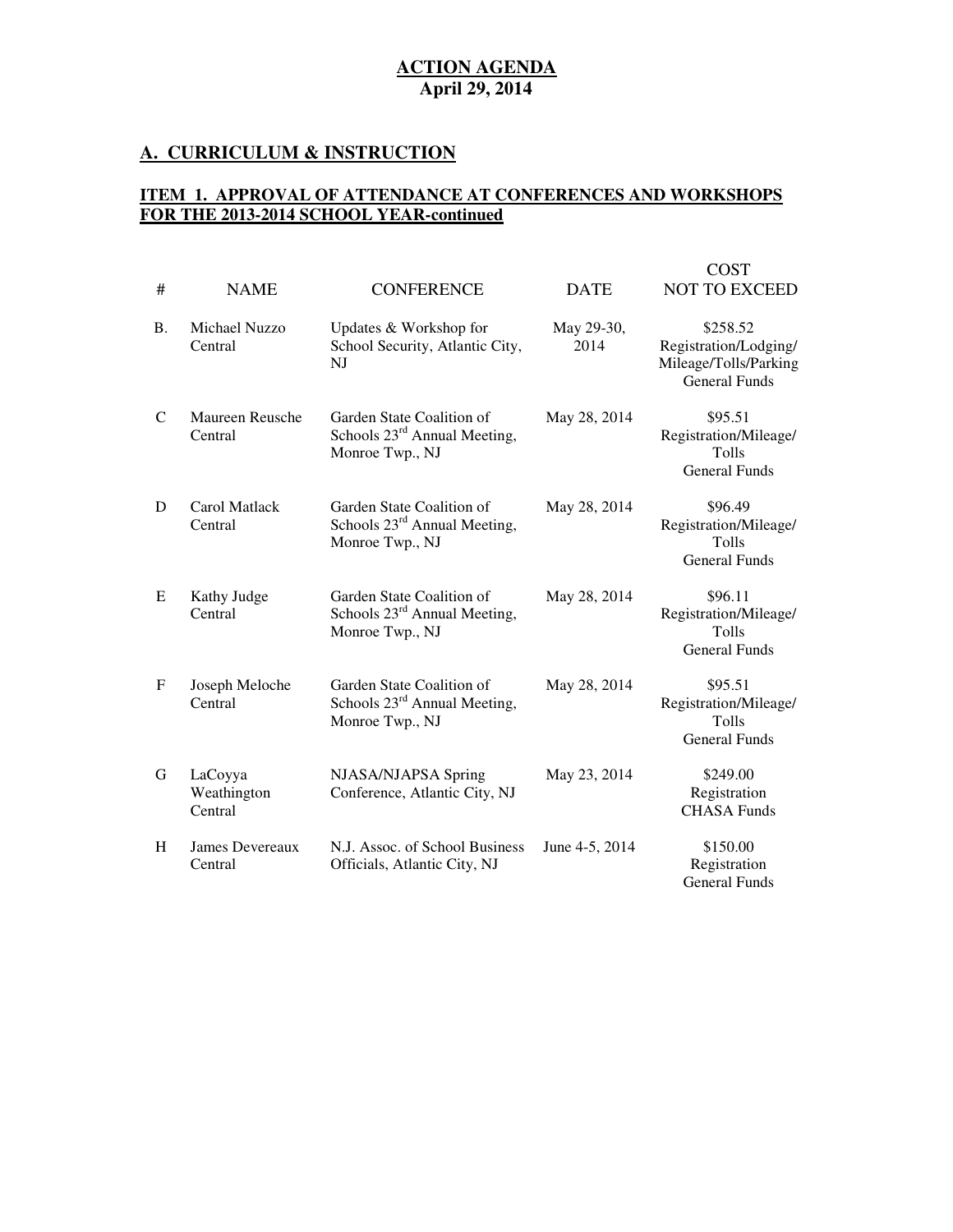# **A. CURRICULUM & INSTRUCTION**

#### **ITEM 2. APPROVAL OF CONTRACT FOR 2013-2014 SCHOOL YEAR**

 Camden County Educational Services Commission IDEA B Services for Non-Public Schools

 **RESOLVED,** that the Cherry Hill Board of Education approves a contract with the Camden County Educational Services Commission for provision of Educational Services for IDEA B for the period September 1, 2013 through June 30, 2014 in the amount not to exceed \$160,298.00 on file in the business office, and authorizes its Assistant Superintendent, Business/Board Secretary to execute same on behalf of the Board.

The following services will be provided by the Commission under this Contract.

|                                            |                          | Not to Exceed |
|--------------------------------------------|--------------------------|---------------|
| Instructional Assistants 2 – FT            | Camden Catholic High     | \$58,950      |
| Instructional services                     | St. Andrews              | \$2,500       |
| Instructional Assistant 2.5 days per week  | King's Christian         | \$15,000      |
| Resource Room Teacher 1 day per week       | <b>Politz Foundation</b> | \$15,900      |
| Instructional Assistants 8.5 days per week | Resurrection             | \$55,916      |
| School Counselor .5 day per week           | Resurrection             | \$12,032.     |
|                                            | Total                    | \$160,298     |

PO #14-05751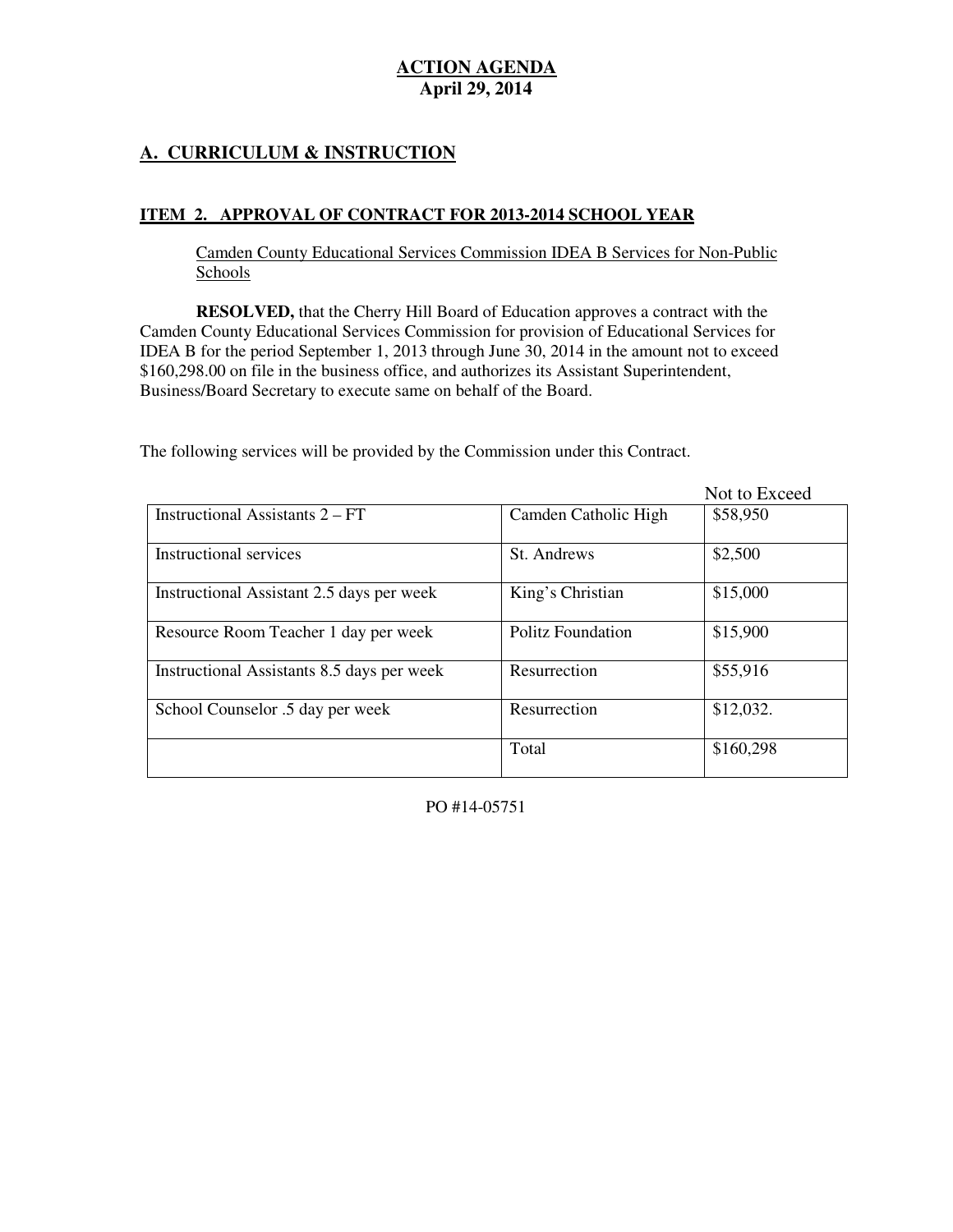# **A. CURRICULUM & INSTRUCTION**

#### **ITEM 3. APPROVAL OF OUT OF DISTRICT STUDENT PLACEMENTS**

 It is requested that the following out of district tuition contracts be submitted to the Board of Education for approval for the 2013-2014 school year during the April 2014 cycle. There are 5 students, 4 new placements and one transfer.

| <b>VENDOR</b>                | ID      | TERM            | <b>TUITION</b> | <b>AMOUNT</b> | P.O.     |
|------------------------------|---------|-----------------|----------------|---------------|----------|
| Archway (NEW)                | 3013431 | 1/21/14-6/14/14 | \$19,124       | \$19,124      | 14-06780 |
| <b>Brookfield Elementary</b> |         |                 |                |               |          |
| (NEW)                        | 3002865 | 2/21/14-6/30/14 | \$22,000       | \$22,000      | 14-06621 |
| <b>Brookfield Elementary</b> |         |                 |                |               |          |
| (NEW)                        | 3005692 | 3/6/14-6/30/14  | \$19,525       | \$19,525      | 14-06592 |
| <b>Hampton Academy</b>       |         |                 |                |               |          |
| (TRANSFER)                   | 2020956 | 2/25/14-6/30/14 | \$22,643       | \$22,643      | 14-06566 |
| New Hope Academy             |         |                 |                |               |          |
| (NEW)                        | 3001703 | 3/17/14-6/11/14 | \$12,430       | \$12,430      | 14-06593 |

#### **ITEM 4 A-B. APPROVAL OF NON-PUBLIC SCHOOLS TECHNOLOGY 2013-2014**

**ITEM 4 A.** It is recommended that the Board approve the technology request for the Non Public School listed below for the 2013-2014 school year funded by the Non-Public Technology Grant.

#### J. C. C.

 2 – Toshiba Chromebook CB30 13.3 Chrome 2 GB 16 GB SSD Mfg. #PLM01U-008005

**ITEM 4 B.** It is recommended that the Board approve the technology request for the Non Public School listed below for the 2013-2014 school year. Will be funded via the NCLB Title II funds.

#### Camden Catholic

- 7 iPad Air Wi-Fi 16GB Space Gray
- 7 Apple Care for iPad
- 1 iPad Air Smart Case Yellow
- 2 iPad Air Smart Case Blue
- 2 iPad Air Smart Case Black
- 2 iPad Air Smart Case Red
- 10 Apple Tv
- 10 Apple HDMI to HDMI Cables
- 9 H-Squared TV Tray

Motion Mrs. Matlack Second Mrs. Horiates Vote Ayes - 7 No - 0 Mrs. Cohen – absent Dr. Dickinson - absent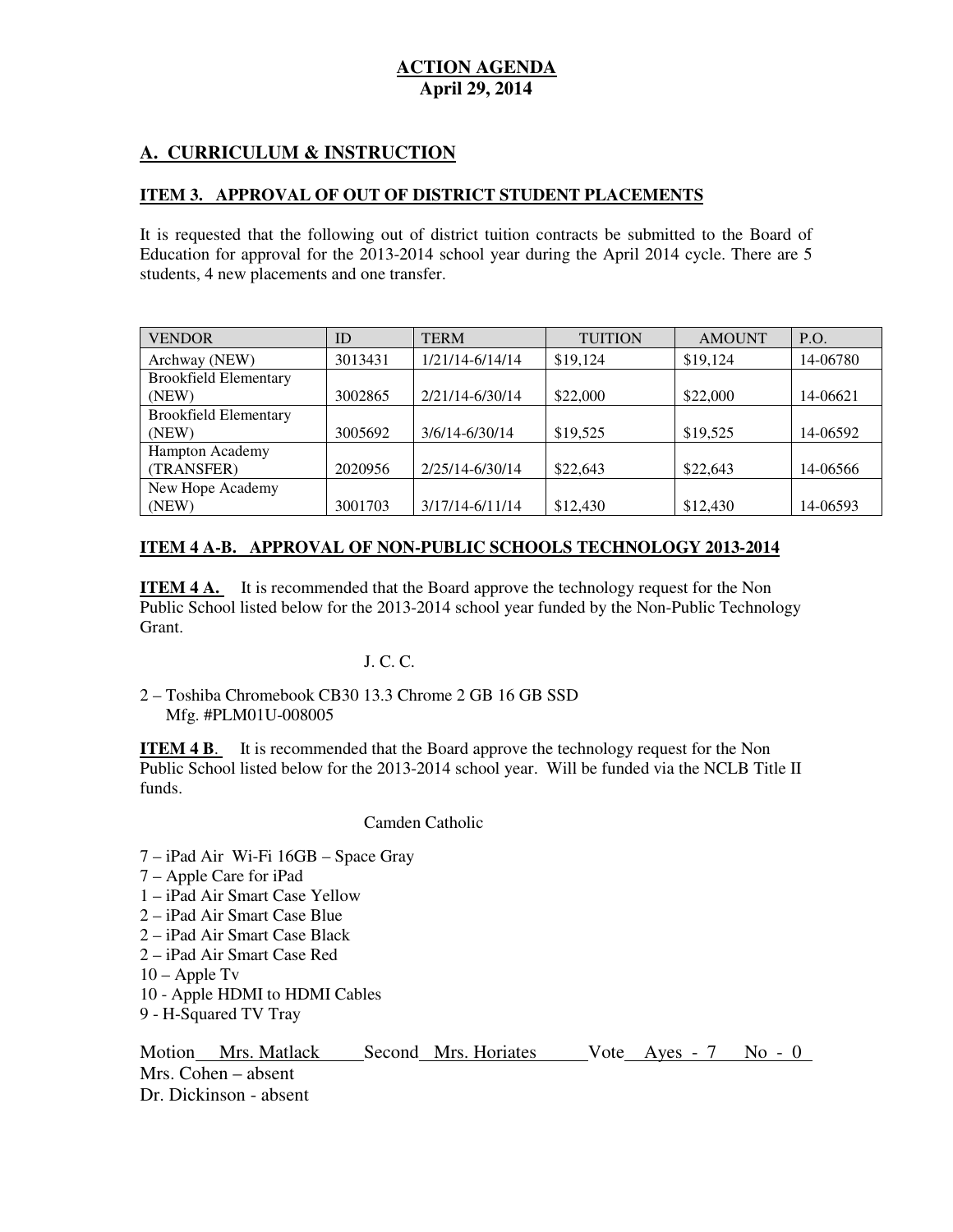### **A. CURRICULUM & INSTRUCTION**

### **EXCEPTIONS**

Item  $#1$  D – Attendance at Conferences and Workships for the 2013-2014 school year Motion Mrs. Matlack Second Mrs. Horiates Vote Ayes - 6 No - 0 - 1<sup>\*</sup> \*Mrs. Matlack abstained Mrs. Cohen – absent Dr. Dickinson - absent

Item  $#1 E -$  Attendance at Conferences and Workships for the 2013-2014 school year Motion Mrs. Matlack Second Mrs. Horiates Vote Ayes - 6 No - 0 - 1<sup>\*</sup> \*Mrs. Judge abstained Mrs. Cohen – absent Dr. Dickinson - absent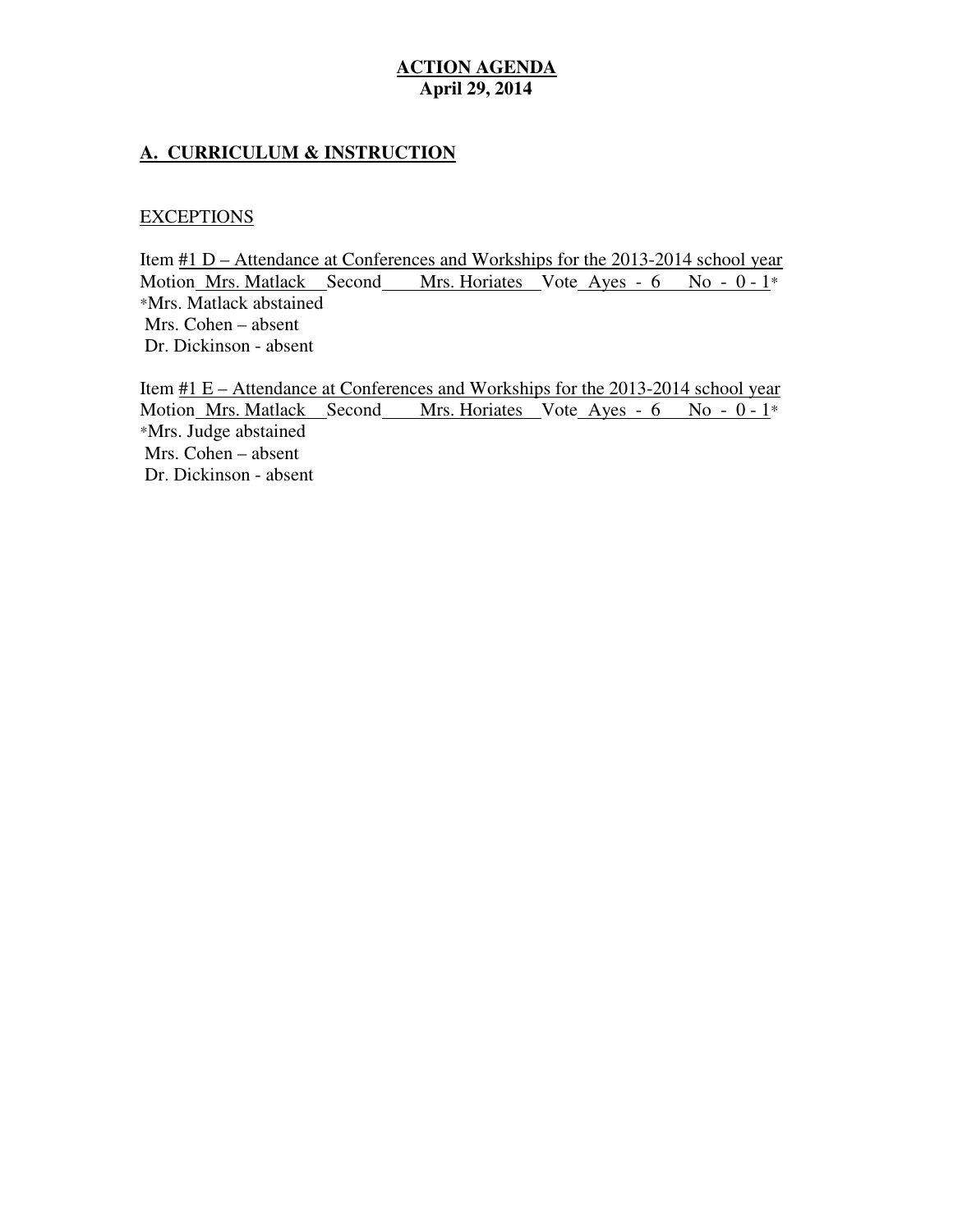#### **B**. **B. BUSINESS AND FACILITIES**

- **Continue to improve student achievement at all grade levels for all students and close achievement gaps where they exist.**
- **Create a cost-effective budget that provides for educational resources as well as preventive maintenance and ongoing facilities improvement in all schools.**
- **Enhance communication with and outreach to internal and external stakeholders.**
- **Enhance relationships with internal stakeholders through effective hiring and retention practices and staff training programs.**

# *The Superintendent recommends the following:*

- 1. Financial Reports
- 2. Resolutions
- 3. Resolution for the Award of Transportation
- 4. Resolution for the Award of Change Orders
- 5. Resolution Amending Authorization of Network Service Agreement between Cherry Hill Board of Education and Comcast Business Communications LLC.\
- 6. Resolution Approving Rider Between The Cherry Hill Board of Education and Concord Engineering Group, Inc.
- 7. Adoption of the 2014-2015 budget
- 8. Maximum Travel Expenditure
- 9. Acceptance of Donations

#### **ITEM 1. FINANCIAL REPORTS**

- a) BOARD SECRETARY'S CERTIFICATION AND TREASURER'S REPORT FOR FEBRUARY 2014
- b) b) LINE ITEM TRANSFER REPORTS FOR THE MONTH OF FEBRUARY 2014
- $c)$ FOOD SERVICE OPERATING STATEMENT FOR FEBRUARY 2014
- $\mathbf{d}$ SACC FINANCIAL REPORT FOR FEBRUARY 2014
- e) DISBURSEMENT OF FUNDS
- f) APPROVAL OF BILL LIST

#### **ITEM 2. RESOLUTIONS**

- a) RESOLUTION AUTHORIZING THE USE OF AWARDED VENDORS THROUGH STATE CONTRACT
- b) APPROVAL OF ARCHITECTURAL SERVICES AGREEMENTS

#### **ITEM 3. RESOLUTION FOR THE AWARD OF TRANSPORTATION**

- a) ROUTE #Q-YAMT Y.A.L.E. SCHOOL ATLANTIC (MULLICA TWP., NJ)
- b) ROUTE #Q-TA TITUSVILLE ACADEMY, TITUSVILLE, NJ
- c) ROUTE #Q-OF1 ORCHARD FRIENDS SCHOOL, RIVERTON, NJ
- d) ROUTE #BN-3W BANCROFT ELEMENTARY SCHOOL, HADDONFIELD, NJ WHEEL CHAIR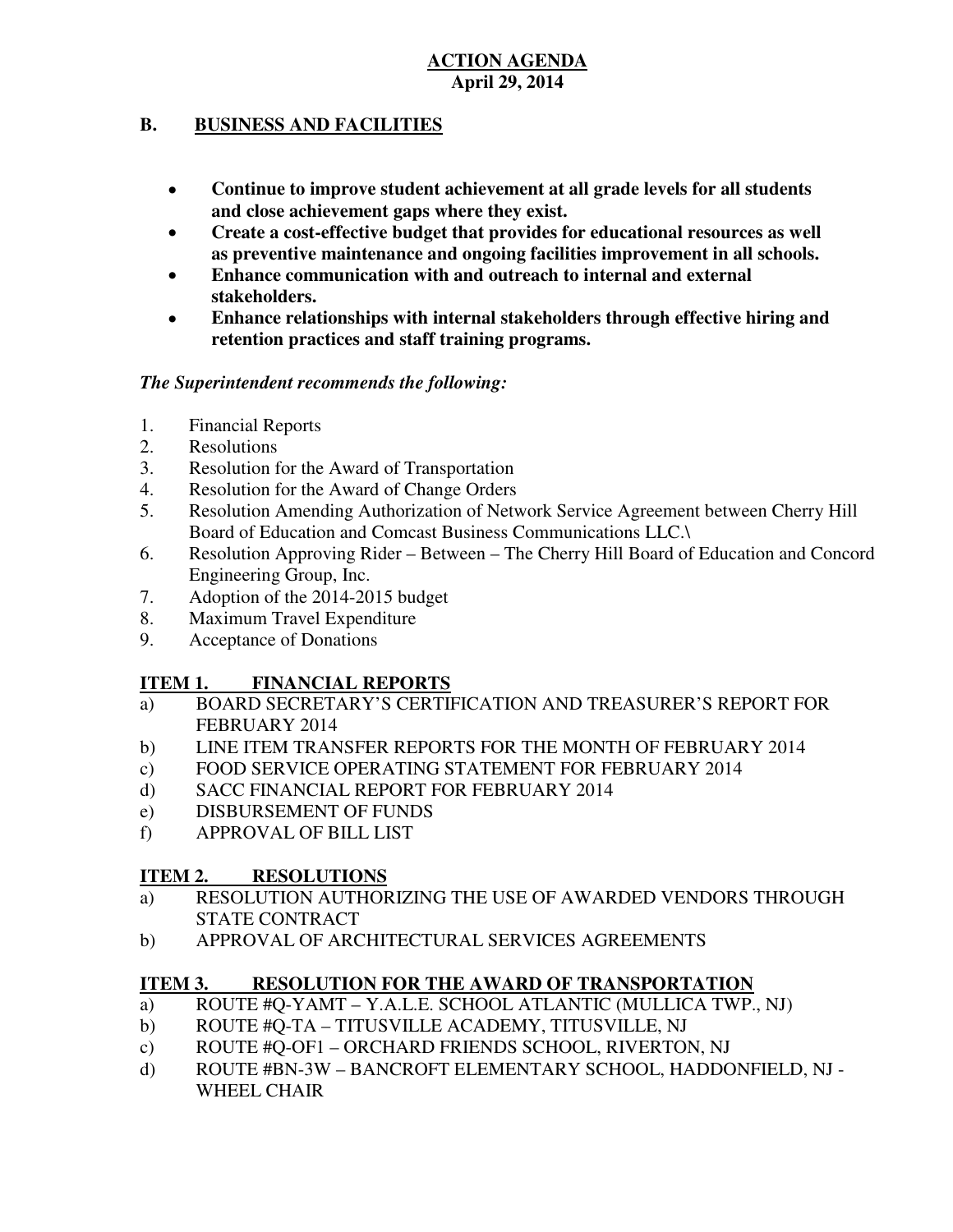#### **B. B. BUSINESS AND FACILITIES**

#### **ITEM 4. RESOLUTION FOR THE AWARD OF CHANGE ORDERS**

a) RESTORATION AT BECK MIDDLE SCHOOL (7-27-10) a) BID #BRHRR-72710 – ROOFTOP HVAC EQUIPMENT REPLACEMENT AND ROOF

# **ITEM 5. RESOLUTION AMENDING AUTHORIZATION OF NETWORK SERVICE AGREEMENT BETWEEN CHERRY HILL BOARD OF EDUCATION AND COMCAST BUSINESS COMMUNICATIONS LLC**

**ITEM 6. BOARD OF EDUCATION AND CONCORD ENGINEERING GROUP, INC. RESOLUTION APPROVING RIDER – BETWEEN – THE CHERRY HILL** 

# **ITEM 7. ADOPTION OF THE 2014-2015 BUDGET**

#### **ITEM 8. IMAXIMUM TRAVEL EXPENDITURE**

**ITEM 9. ACCEPTANCE OF DONATIONS**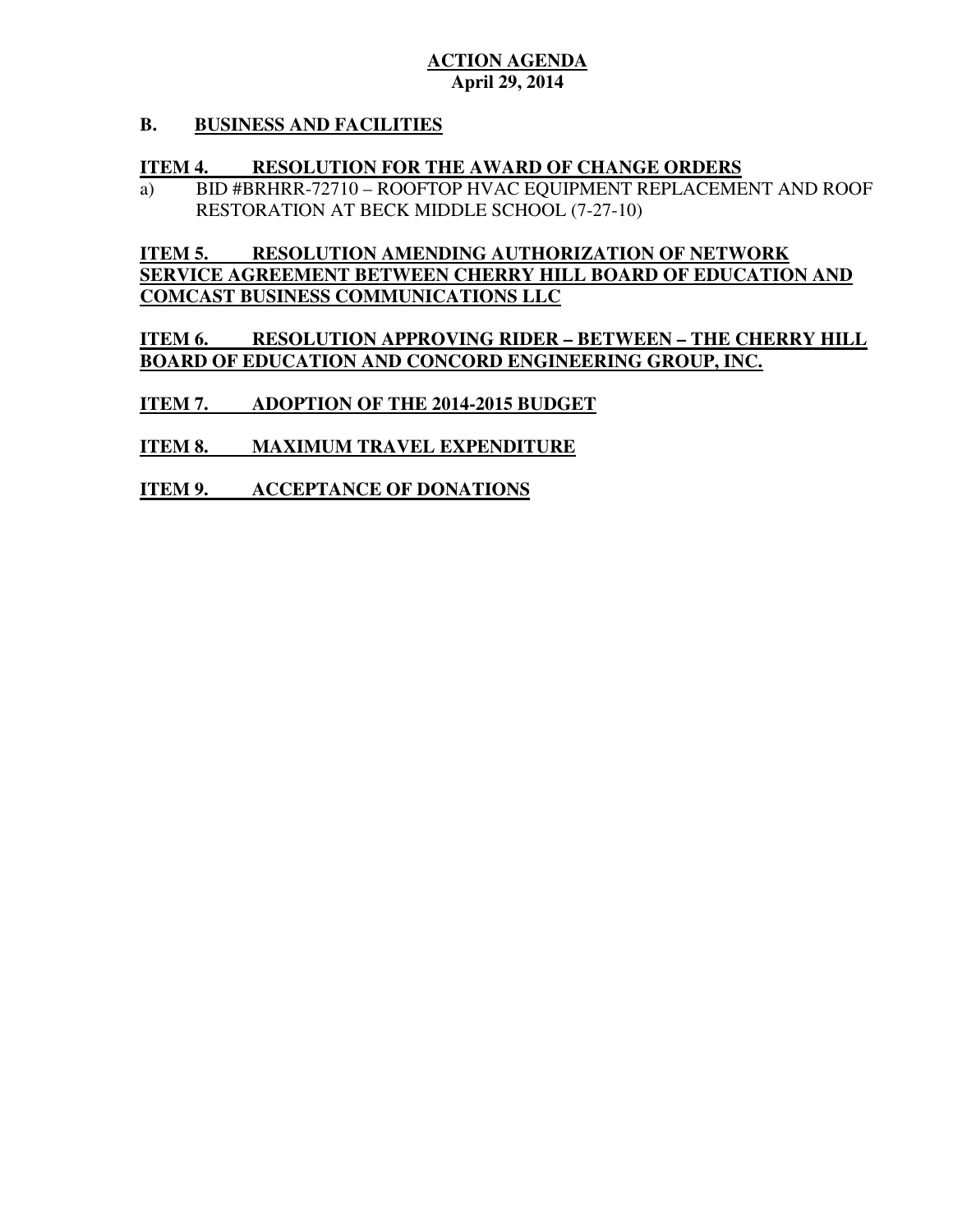#### **B. B. BUSINESS AND FACILITIES**

# *The Superintendent recommends the following:*

#### **ITEM 1. FINANCIAL REPORTS**

# a) BOARD SECRETARY'S CERTIFICATION AND TREASURER'S REPORT FOR FEBRUARY 2014

 Pursuant to N.J.A.C. 6A:23A-16.10 (c) 3, I certify that as of February 28, 2014 no budgetary line item account has obligations and payments (contractual orders) which in total exceed the amount appropriated by the Cherry Hill Board of Education pursuant to N.J.S.A. 18A:22-8.1 and N.J.S.A. 18A:22-8.2 and no budgetary line item account has been over-expended in violation of N.J.A.C. 6:23-2.12 (a) 1.

 Pursuant to N.J.A.C. 6A:23A-16.10 (c) 4, the Cherry Hill Board of Education certifies that as of February 28, 2014 and after review of the Secretary's Monthly Financial Report and the Treasurer's Monthly Financial Report and upon consultation with the appropriate district officials, to the best of the Boards' knowledge, no major account or fund has been over-expended in violation of N.J.A.C. 6A:23A-16.10 (a) 1 and that sufficient funds are available to meet the district's financial obligations for the remainder of the fiscal year.

#### $b)$ LINE ITEM TRANSFER REPORTS FOR THE MONTH OF FEBRUARY 2014

 It is recommended that the 2013/2014 Budget be revised by the transfer of funds between line items as listed on the monthly transfer report. (Systems 3000 transfer report).

#### $c)$ FOOD SERVICE OPERATING STATEMENT FOR FEBRUARY 2014

 It is recommended that the Operating Statement for Cherry Hill Food Services for the months ending February 2014 be accepted as submitted.

#### $\mathbf{d}$ SACC FINANCIAL REPORT FOR FEBRUARY 2014

 It is recommended that the Financial Report for the Cherry Hill School Age Child Care Program for the months of February 2014 be accepted as submitted.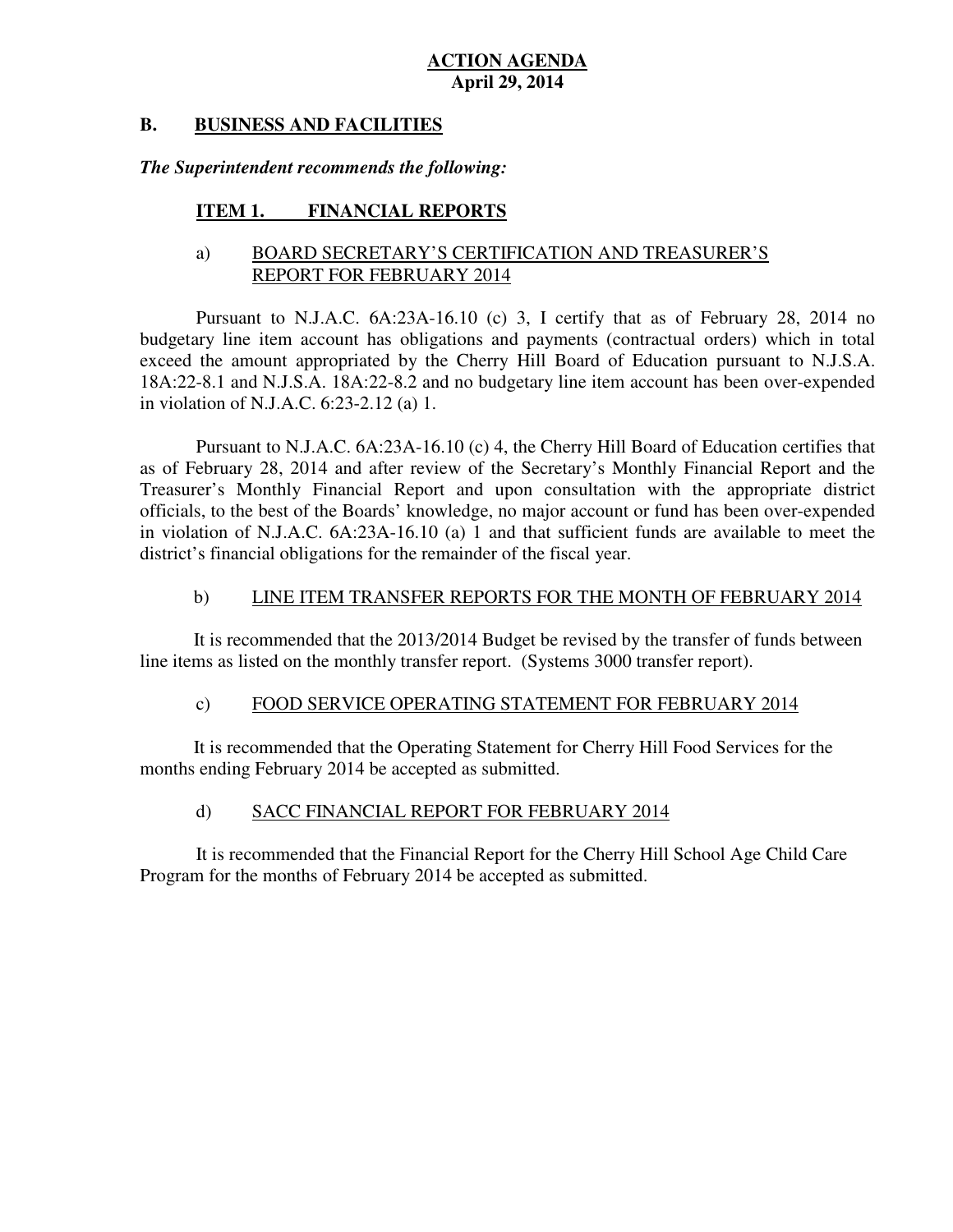#### **B. B. BUSINESS AND FACILITIES**

#### **ITEM 1. FINANCIAL REPORTS**

#### e) DISBURSEMENT OF FUNDS

| <b>FUND</b>        | <b>AMOUNT</b>   | <b>REPORT DATED</b>                                |
|--------------------|-----------------|----------------------------------------------------|
| Payroll & FICA     | \$14,180,657.86 | Payroll Dates: 3/28/2014,<br>4/11/2014 & 4/25/2014 |
| <b>SACC</b>        | \$21,033.02     | 3/18/2014 thru 4/21/2014                           |
| Food Service       | \$332,056.93    | 4/29/2014                                          |
| <b>Grand Total</b> | \$14,533,747.81 |                                                    |

#### f) APPROVAL OF BILL LIST

 be approved as submitted. It is recommended that the bill list dated April 29, 2014 in the amount of \$2,674,847.36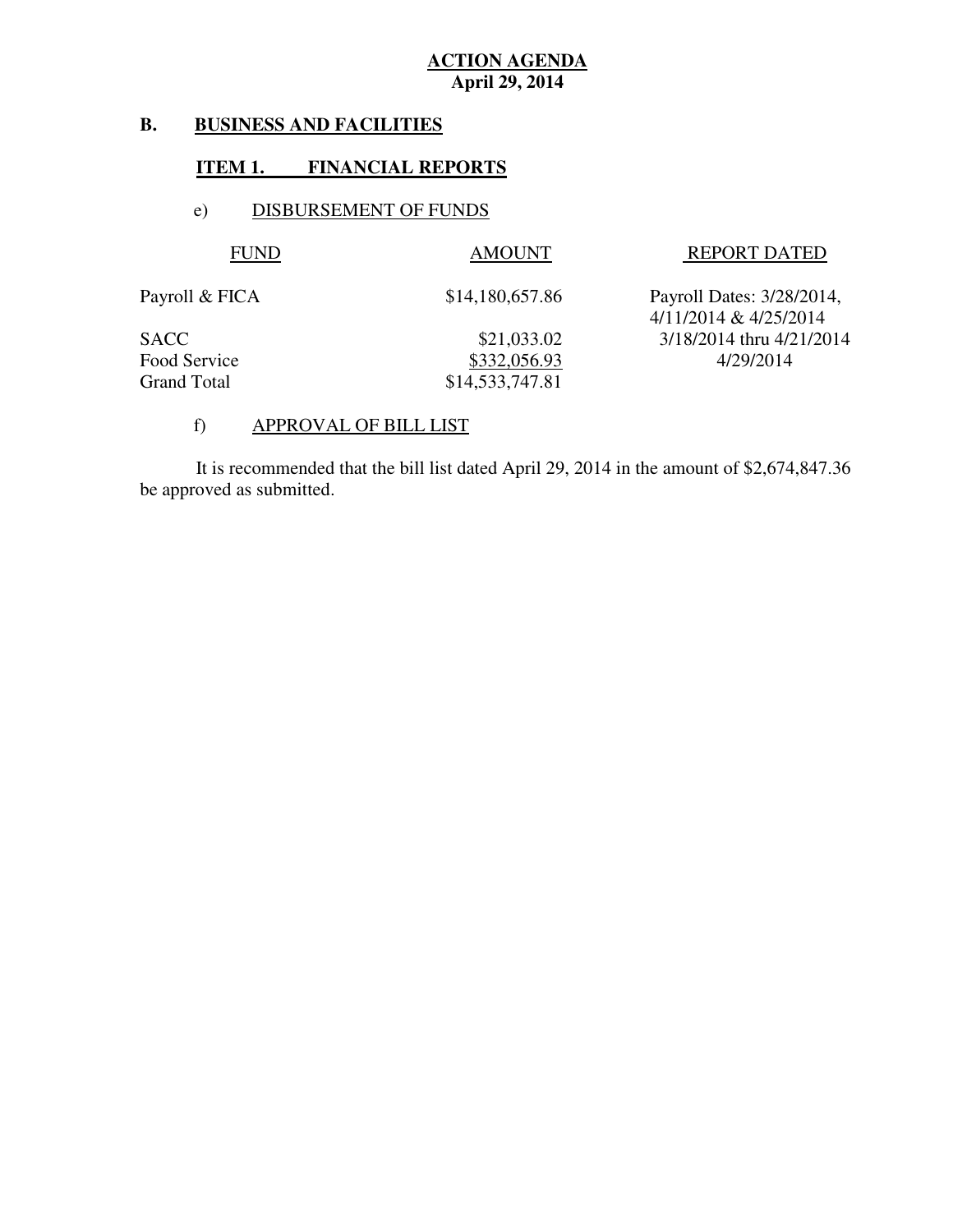#### **B. B. BUSINESS AND FACILITIES**

#### **ITEM 2. RESOLUTIONS**

#### a) RESOLUTION AUTHORIZING THE USE OF AWARDED VENDORS THROUGH STATE CONTRACT

 WHEREAS, the Cherry Hill Board of Education, pursuant to N.J.S.A. 18A:18A-10a and N.J.A.C. 5:34-7.29(c), may by resolution and without advertising for bids, purchase any goods or services under the State of New Jersey Cooperative Purchasing Program for any State Contracts entered into on behalf of the State by the Division of Purchase and Property in the Department of the Treasury; and

 WHEREAS, the Cherry Hill Board of Education has the need on a timely basis to purchase goods and services utilizing State Contracts; and

 WHEREAS, the Cherry Hill Board of Education may enter into contracts with the referenced State Contract Vendors through this resolution and properly executed contracts, which shall be subject to all the conditions applicable to the current State Contracts.

 NOW, THEREFORE, BE IT RESOLVED, the Cherry Hill Board of Education authorizes the Purchasing Agent to purchase certain goods or services from those approved New Jersey State Contract Vendors as listed below for the 2013/2014 school year pursuant to all conditions of the individual State Contracts; and

 the availability of sufficient funds prior to the expenditure of funds for such goods or services;  and BE IT FURTHER RESOLVED, that James J. Devereaux, Board Secretary shall certify to

 Cherry Hill Board of Education and the referenced State Contract Vendors not to exceed the amounts stated shall be as follows: BE IT FURTHER RESOLVED, that the expiration date of the contracts between the

| Contract<br>Number | Vendor                                   | Commodity/Service                                                               | New Jersey State<br>Contract<br><b>Expiration Date</b> | Amount Not to<br>Exceed |
|--------------------|------------------------------------------|---------------------------------------------------------------------------------|--------------------------------------------------------|-------------------------|
| 75721              | H A Dehart & Son<br>Inc.                 | Snow plow parts, and grader<br>and loader blades                                | $1-19-15$                                              | \$20,000                |
| 74880              | EB Fence, LLC                            | Fence, chain link (install $\&$<br>replace)                                     | $5 - 31 - 14$                                          | 50,000                  |
| 73740              | <b>Marlton NAPA</b><br><b>Auto Parts</b> | Automotive parts for heavy<br>duty vehicles                                     | $3 - 17 - 15$                                          | 40,000                  |
| 85580              | Griffith Electric<br>Supply Co           | <b>Electrical Equipment And</b><br>Supplies North, Central And<br>South Regions | $12 - 31 - 15$                                         | 100,000                 |

 **Resolution #126-4'14**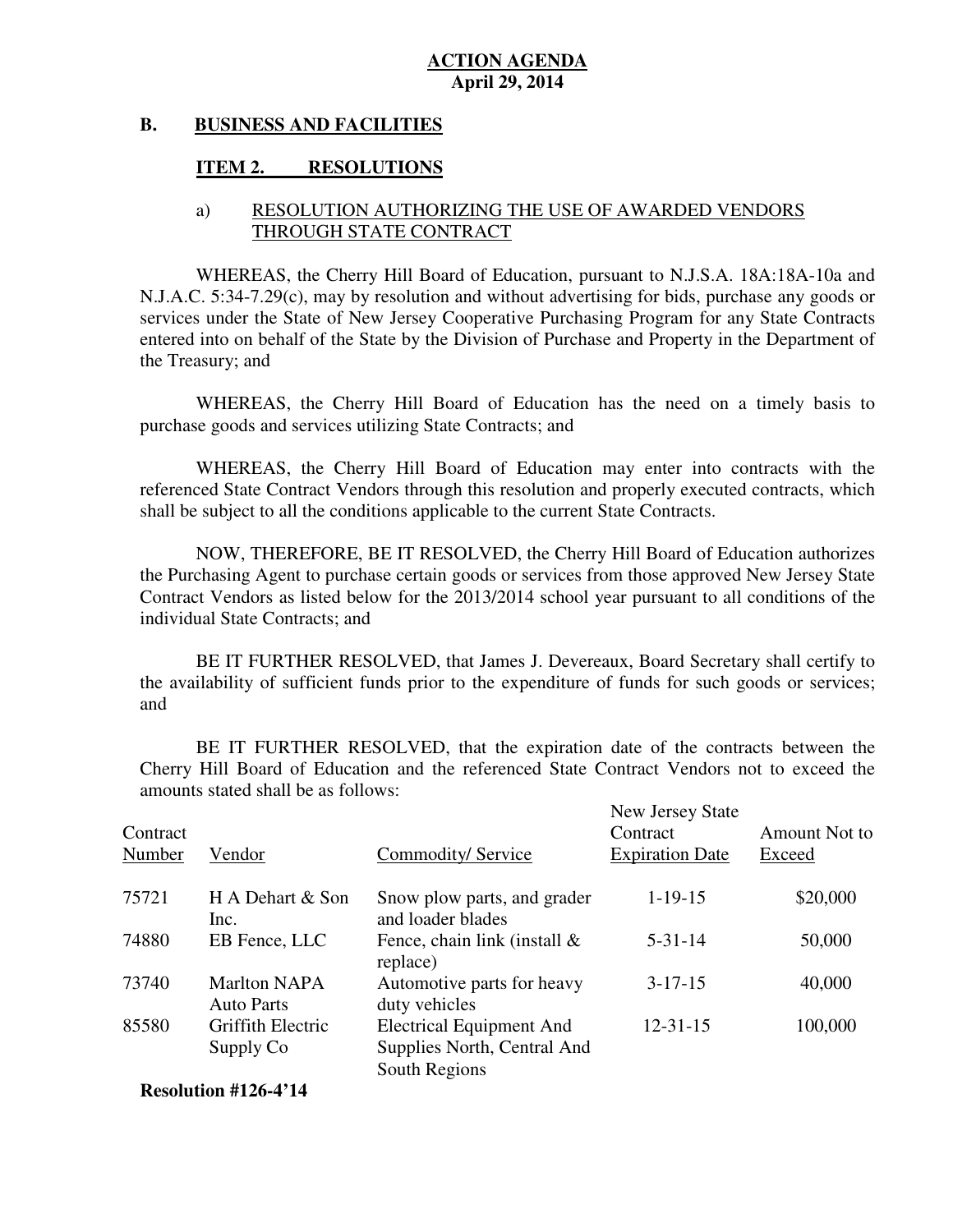#### **B. B. BUSINESS AND FACILITIES**

#### **ITEM 2. RESOLUTIONS**

### **b) APPROVAL OF ARCHITECTURAL SERVICES AGREEMENTS**

 Resolved, that the Cherry Hill Board of Education approves separate architectural service agreements with its Architect of Record, Becica Associates, LLC, for the Section 15 grant projects listed on Exhibit A in accordance with the proposals submitted by Becica Associates, and authorizes its Board Secretary to execute same upon approval of the final form of the agreements by the Board Solicitor:

 **Resolution #127-4'14**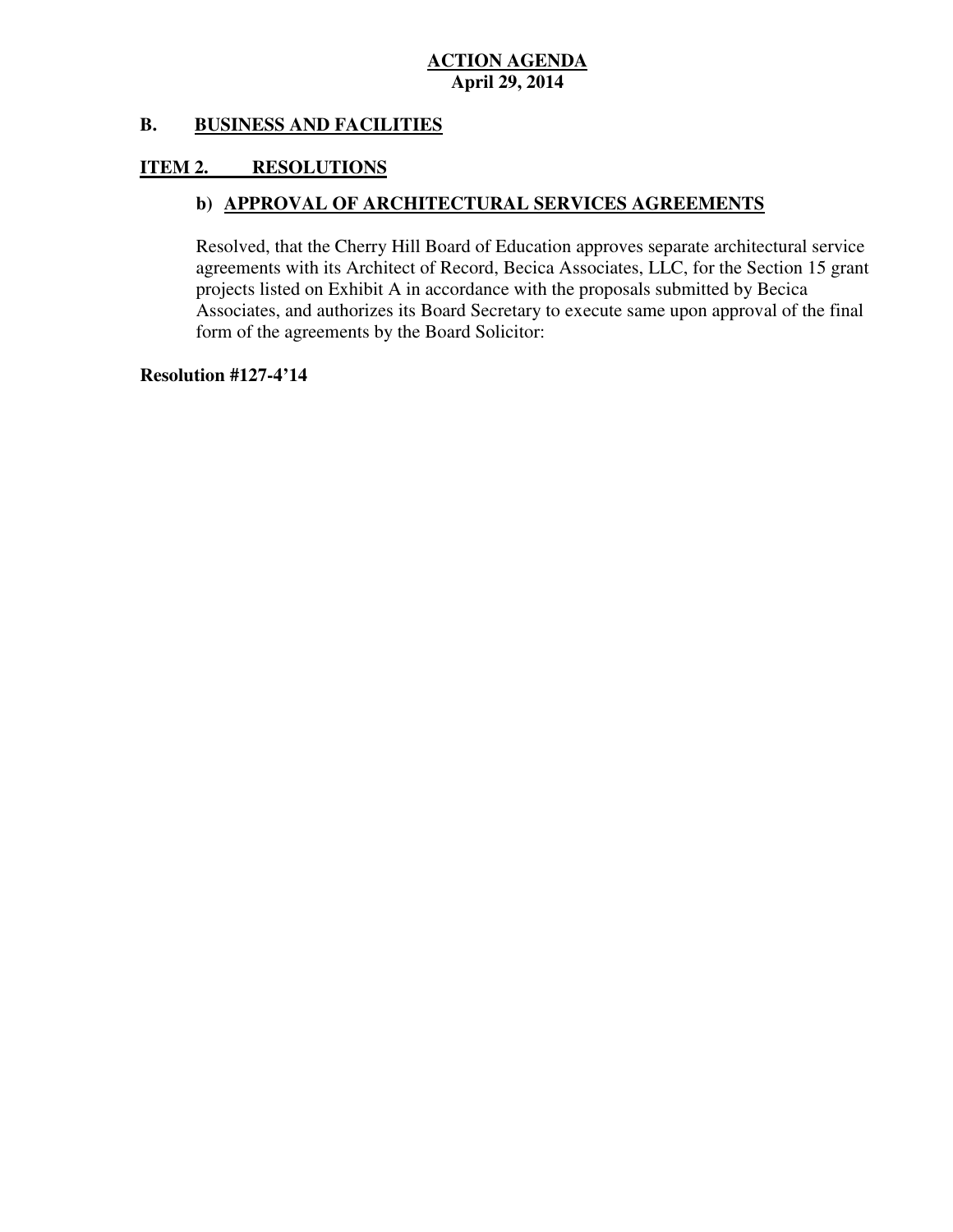#### **B. BUSINESS AND FACILITIES**

Exhibit A Architectural Services

#### ARCHITECTURAL SERVICES

|                                         |                        |                      | <b>SDA</b> | Year          |                                                                               | <b>Becica</b> |
|-----------------------------------------|------------------------|----------------------|------------|---------------|-------------------------------------------------------------------------------|---------------|
| <b>School Name</b>                      | <b>NJDOE Project #</b> | <b>SDA Project #</b> | Grant #    | <b>Funded</b> | <b>Project Description</b>                                                    | Proposal      |
| <b>Cherry Hill High School-East</b>     | 0800-030-14-1040-G04   | 0800-030-14-G1LB     | G5-5033    | FY 13-14      | <b>Emergency generator replacement</b>                                        | 31,150        |
| <b>Alternative High School</b>          | 0800-060-14-1018-G04   | 0800-060-14-G1LE     | G5-5036    | FY 13-14      | Fire detection and alarm system replacement                                   | 8,375         |
|                                         |                        |                      |            |               | <b>Emergency generator</b>                                                    | 11,050        |
| <b>Bret Harte Elementary School</b>     | 0800-068-14-1020-G04   | 0800-068-14-G1LK     | G5-5042    | FY 13-14      | Fire alarm system replacement                                                 | 15,075        |
| Henry C. Beck Middle School             | 0800-073-14-1022-G04   | 0800-073-14-G1LP     | G5-5047    | FY 13-14      | Fire alarm system replacement                                                 | 33.175        |
| <b>Rosa International Middle School</b> |                        | 0800-074-14-G1LR     | G5-5049    | FY 13-14      | Fire alarm replacement                                                        | 15,900        |
|                                         | 0800-074-14-1023-G04   |                      |            |               | <b>Curtain wall replacement</b>                                               | 28,000        |
| <b>Horace Mann Elementary School</b>    | 0800-075-14-1024-G04   | 0800-075-14-G1LT     | G5-5051    | FY 13-14      | Fire alarm system replacement                                                 | 11,600        |
| James F. Cooper Elementary School       | 0800-083-14-1025-G04   | 0800-083-14-G1LV     | G5-5053    | FY 14-15      | Fire alarm system replacement                                                 | 15,865        |
| Joseph D. Sharp Elementary School       | 0800-100-14-1027-G04   | 0800-100-14-G1MA     | G5-5058    | FY 14-15      | Fire alarm replacement                                                        | 14,710        |
| <b>Kingston Elementary School</b>       | 0800-110-14-1029-G04   | 0800-110-14-G1ME     | G5-5061    | FY 13-14      | New Emergency generator system,<br>emergency/exit lighting system replacement | 13,850        |
| <b>Stockton Elementary School</b>       | 0800-113-14-1030-G04   | 0800-113-14-G1MH     | G5-5065    | FY 14-15      | Fire alarm system replacement                                                 | 18,030        |
| <b>Thomas Paine Elementary School</b>   | 0800-115-14-1031-G04   | 0800-115-14-G1MJ     | G5-5067    | FY 14-15      | Fire alarm system replacement                                                 | 16,550        |
|                                         |                        |                      |            |               | Fire alarm system replacement                                                 | 17,220        |
| <b>Woodcrest Elementary School</b>      | 0800-130-14-1038-G04   | 0800-130-14-G1MM     | G5-5070    | FY 14-15      | New Emergency generator system,<br>emergency/exit lighting system replacement | 12,950        |

**Total Becica Proposals** 263,500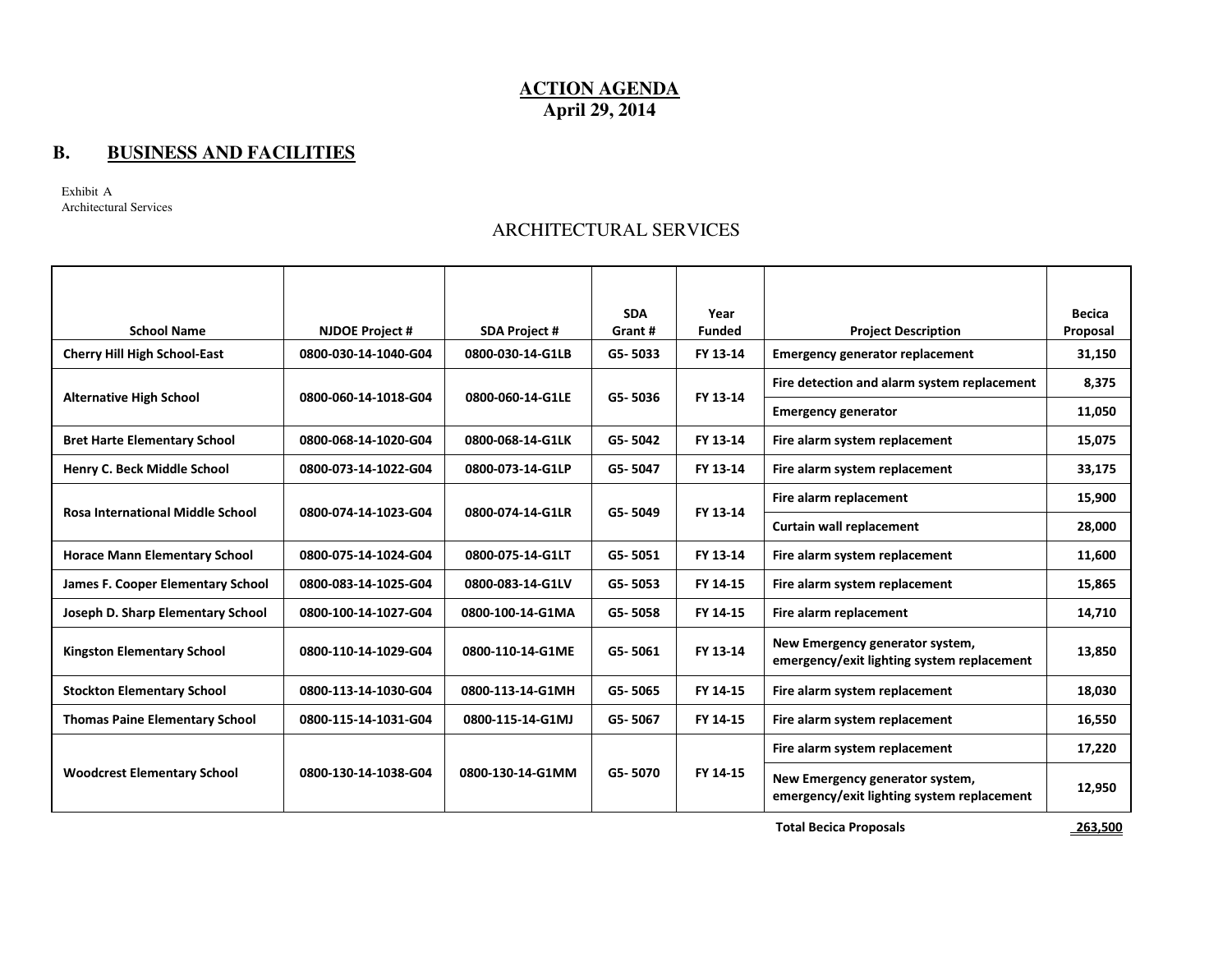#### **B. B. BUSINESS AND FACILITIES**

#### **ITEM 3. RESOLUTION FOR THE AWARD OF TRANSPORTATION**

# a) ROUTE #Q-YAMT – Y.A.L.E. SCHOOL ATLANTIC (MULLICA TWP., NJ)

### **RECOMMENDATION:**

 Quotes were solicited by the Transportation Department with the low quote coming from Holcomb Bus Service, Inc. It is recommended that prior administrative approval be ratified for Holcomb Bus Service Inc. to transport (1) one classified student to/from school as listed below.

 Route: Q-YAMT / Quote School: Y.A.L.E. School Atlantic (Mullica Twp., NJ) Company: Holcomb Bus Service, Inc. Date(s): 4/2/14 thru 6/20/14 Cost per diem: \$264.00 Aide cost: \$50.00 Total # of days: (51) Fifty-One Total Cost: \$16,014.00

 PO# 14-06497 Account Code: 11-000-270-514-83-0001  **Resolution #128-4'14** 

# b) ROUTE #Q-TA – TITUSVILLE ACADEMY, TITUSVILLE, NJ

# **RECOMMENDATION:**

 Quotes were solicited by the Transportation Department with the low quote coming from En Route Bus Service, LLC. It is recommended that approval be granted for En Route Bus Service, LLC to transport (1) one McKinney Vento student residing in Cherry Hill, NJ to/from Titusville Academy in Titusville, NJ as listed below.

 Route: Q-TA/ Quote School: Titusville Academy, Titusville, NJ Company: En Route Bus Service, LLC Date(s): 5/1/14 thru 6/20/14 Cost per diem: \$325.00 Total # of days: Forty one (41) Total Cost: \$13,325.00

 Account Code: 11-000-270-514-83-0001  **Resolution #129-4'14** PO#14-06498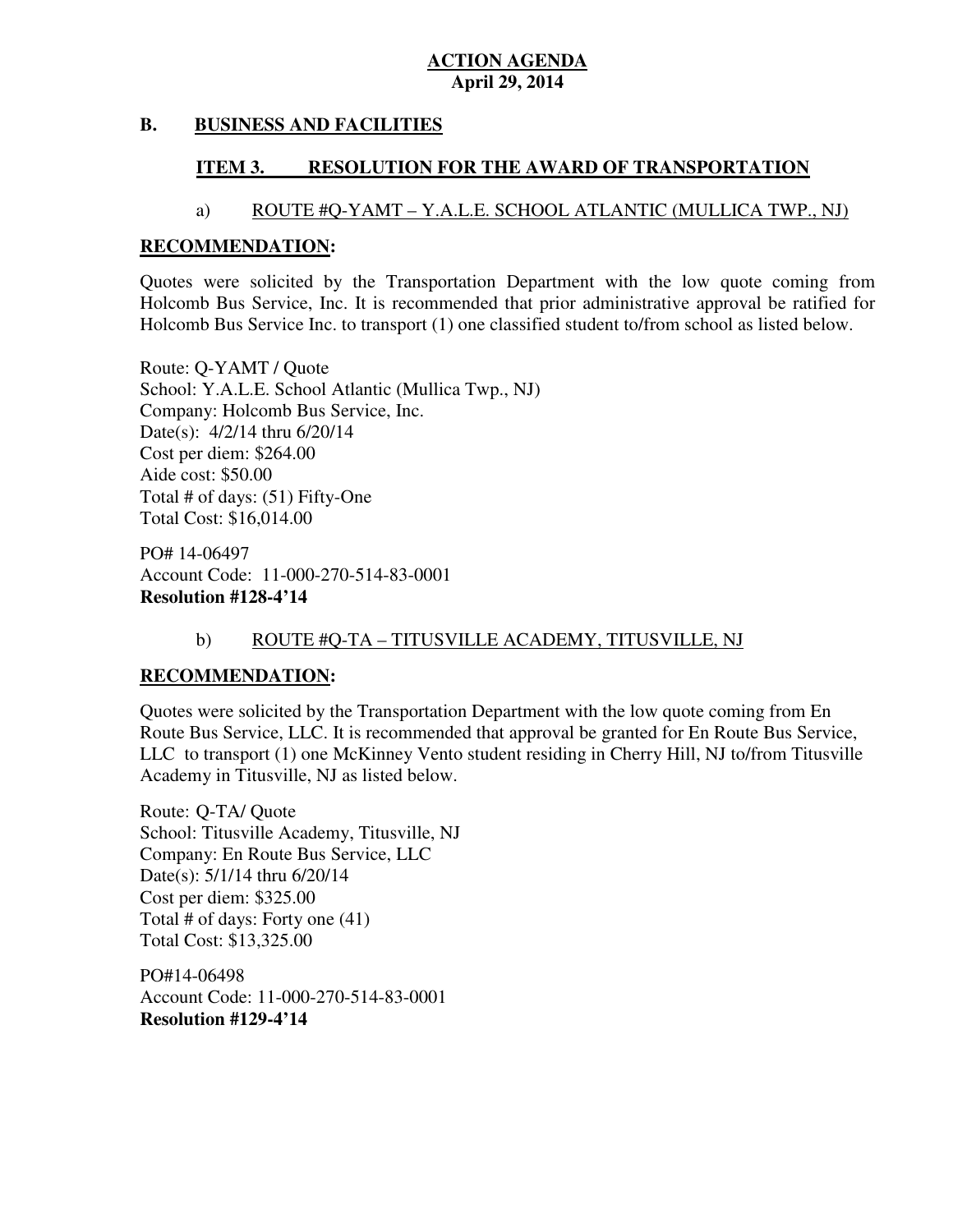#### **B. B. BUSINESS AND FACILITIES**

#### **ITEM 3. RESOLUTION FOR THE AWARD OF TRANSPORTATION**

### c) ROUTE #Q-OF1 – ORCHARD FRIENDS SCHOOL, RIVERTON, NJ

#### **RECOMMENDATION:**

 Quotes were solicited by the Transportation Department with the low quote coming from McGough Bus Company, Inc. It is recommended that prior administrative approval be ratified for McGough Bus Company, Inc. to transport (1) one classified student to/from Orchard Friends School as listed below.

 Route: Q-OF1/ Quote School: Orchard Friends School, Riverton, NJ Company: McGough Bus Company, Inc. Date(s): 4/11/14 thru 6/20/14 Cost per diem: \$295.00 Total # of days: Forty five (45) Total Cost: \$13,275.00

 Account Code: 11-000-270-514-83-0001  **Resolution #130-4'14**  PO#14-06499

### d) ROUTE #BN-3W – BANCROFT ELEMENTARY SCHOOL, HADDONFIELD, NJ – WHEEL CHAIR

# **RECOMMENDATION:**

 It is recommended that prior administrative approval be ratified for Hillman's Bus Service, Inc. to transport one classified student on a wheel chair van as listed below.

 Route: BN-3W/ Wheel chair van School: Bancroft Elementary School, Haddonfield, NJ Company: Hillman's Bus Service, Inc. Original Route: BN-3 Original Bid: # 5127 Date(s): 3/24/14 thru 5/9/14 Cost per diem: \$55.00 Total # of days: (30) Thirty Total Cost: \$1,650.00

 P.O. #14-06500 Account Code: 11-000-270-514-83-0001  **Resolution #131-4'14**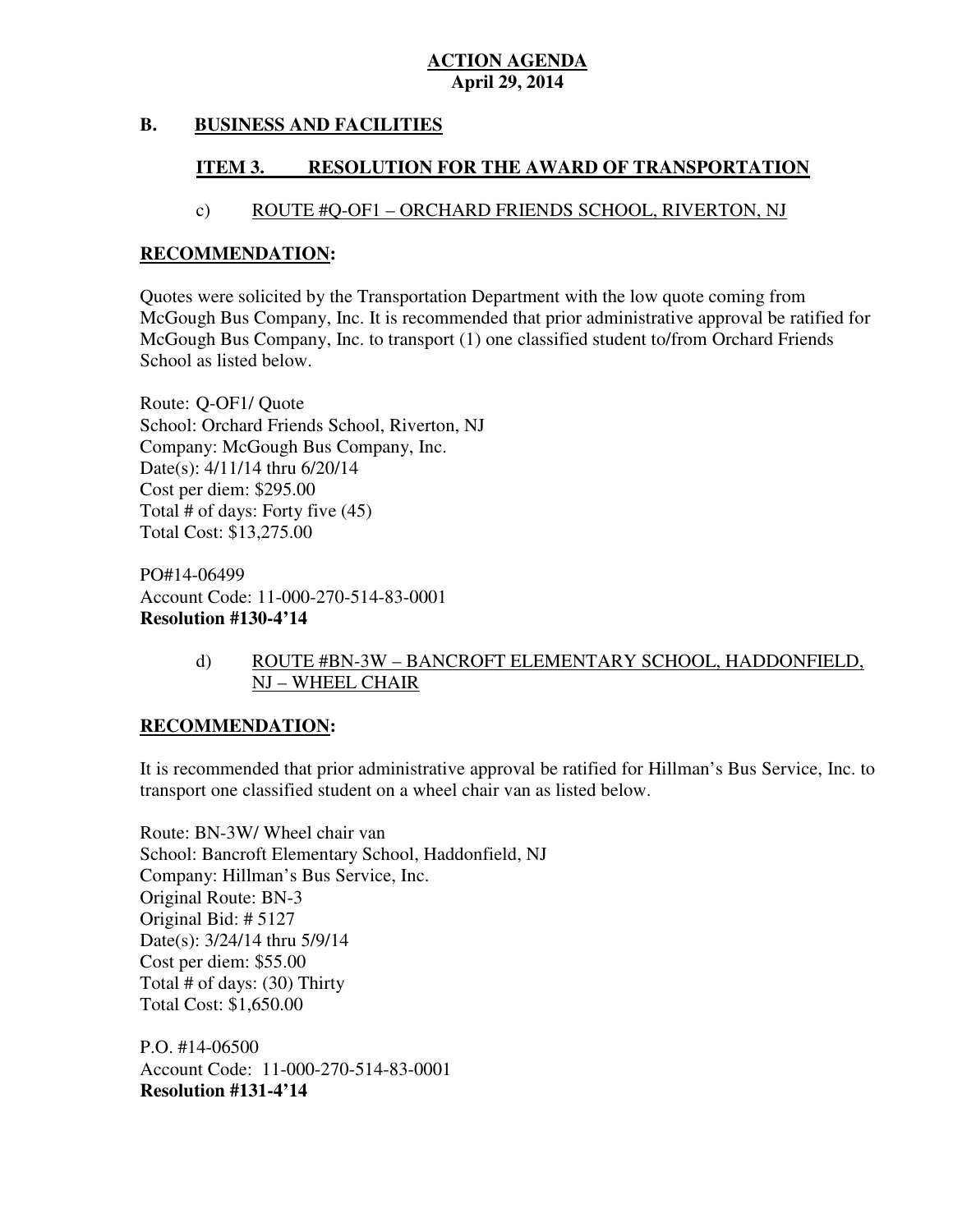#### **B. B. BUSINESS AND FACILITIES**

#### **ITEM 4. RESOLUTION FOR THE AWARD OF CHANGE ORDERS**

#### a) ROOF RESTORATION AT BECK MIDDLE SCHOOL (7-27-10) BID #BRHRR-72710 – ROOFTOP HVAC EQUIPMENT REPLACEMENT AND

#### **INFORMATION:**

 Board approval is requested for Change Order 004 to be issued to A. A. Duckett, Glassboro, NJ to provide a credit for construction deficiencies (deduct \$18,000.00) at Beck Middle School. Original purchase order #14-02981 to be reduced by \$18,000.00 with this change order.

#### **RECOMMENDATION:**

 Resolved, upon recommendation of the Assistant Superintendent, Business and Architect, that the Board approves Change Order 004 to A. A. Duckett, Glassboro, NJ to provide a credit to the Board for construction deficiencies at Beck Middle School (deduct \$18,000.00) and that the original purchase order #14-02981 be reduced by \$18,000.00 based upon this change order.

 Original PO #11-02981 Account Code: 30 000 450 450 40 8012  **Resolution #132-4'14** 

#### **ITEM 5. SERVICE AGREEMENT BETWEEN CHERRY HILL BOARD OF EDUCATION AND COMCAST BUSINESS COMMUNICATIONS RESOLUTION AMENDING AUTHORIZATION OF NETWORK LLC**

 WHEREAS, on February 25, 2014, the Cherry Hill Board of Education approved a contract with Comcast Business Communications, LLC ("Comcast") for provision of managed network services to the Cherry Hill Public School District for an initial term of 24 months at a total cost of \$59,636.02 per month; and

 WHEREAS, the final contract cost has subsequently been determined to be \$42,227.00 per month for basic Ethernet Private Line Services, Ethernet Dedicated Internet Services and local telephone service;

### NOW, THEREFORE, BE IT

 RESOLVED, that the Board's February 25, 2014 resolution be and is hereby amended to reflect a final contract cost of \$42,227.00 per month for provision of managed network services by Comcast during the initial term of its contract; and be it

 FURTHER RESOLVED, that all other terms of the Board's February 25, 2014 resolution awarding the contract to Comcast are hereby ratified and affirmed as originally adopted.

#### **Resolution #133-4'14**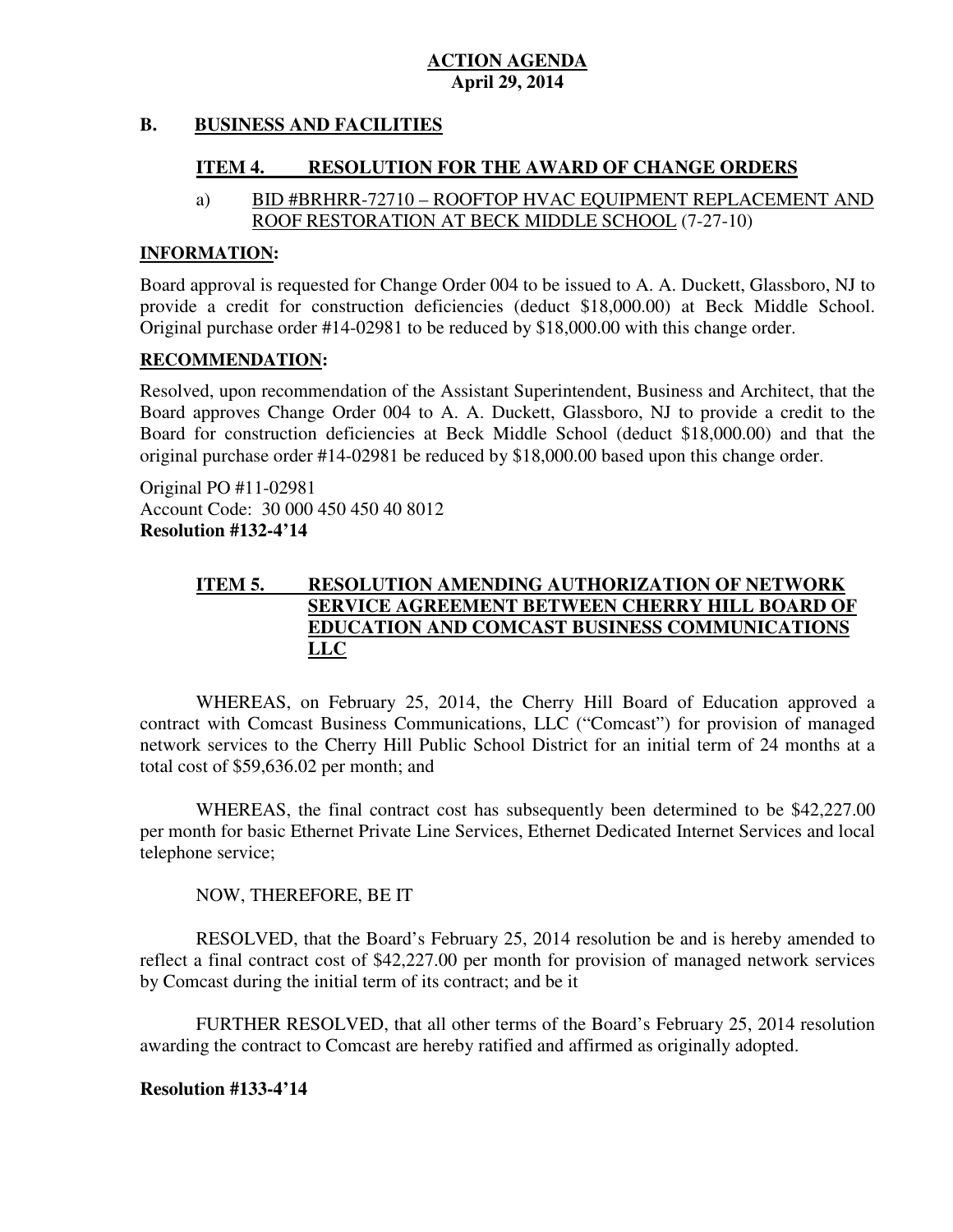#### **B. B. BUSINESS AND FACILITIES**

#### **ITEM 6. HILL BOARD OF EDUCATION AND CONCORD ENGINEERING GROUP, INC. RESOLUTION APPROVING RIDER - BETWEEN - THE CHERRY**

WHEREAS, pursuant to **N.J.S.A.** 18A:18A-5(a), on April 26, 2013, the Board entered into an agreement with Concord Engineering Group, Inc. for the provision of professional engineering services in connection with various construction projects, including equipment replacement projects, as follows:

 Construction documents: Commissioning Bid and Award Services: Construction Administration

Commissioning<br>WHEREAS, the agreement with Concord Engineering Group, Inc. was entered into before the Board was advised by State officials that it could apply to the New Jersey Department of Education (hereinafter "DOE") and the New Jersey Schools Development Authority (hereinafter "NJSDA") for funding for portions of the construction work;

 WHEREAS, the Board anticipates NJSDA funding support for the School Facilities Projects in accordance with DOE approved final eligible costs;

 WHEREAS, the Concord Agreement must be amended to reflect the NJSDA funding and certain NJSDA requirements; and

 , the Board and Concord Engineering Group, Inc. have agreed to amend the agreement for professional engineering services without changing the cost of the services relating thereto, by including additional provisions required pursuant to law, with all other provisions of the existing agreement to remain in full force and effect;

 NOW THEREFORE, BE IT RESOLVED, that the Board hereby authorizes its President and Board Secretary to execute a Rider to the professional engineering services agreement with Concord Engineering Group, Inc., incorporating language therein that is required under NJSDA regulations and other laws.

#### **Resolution #134-4'14**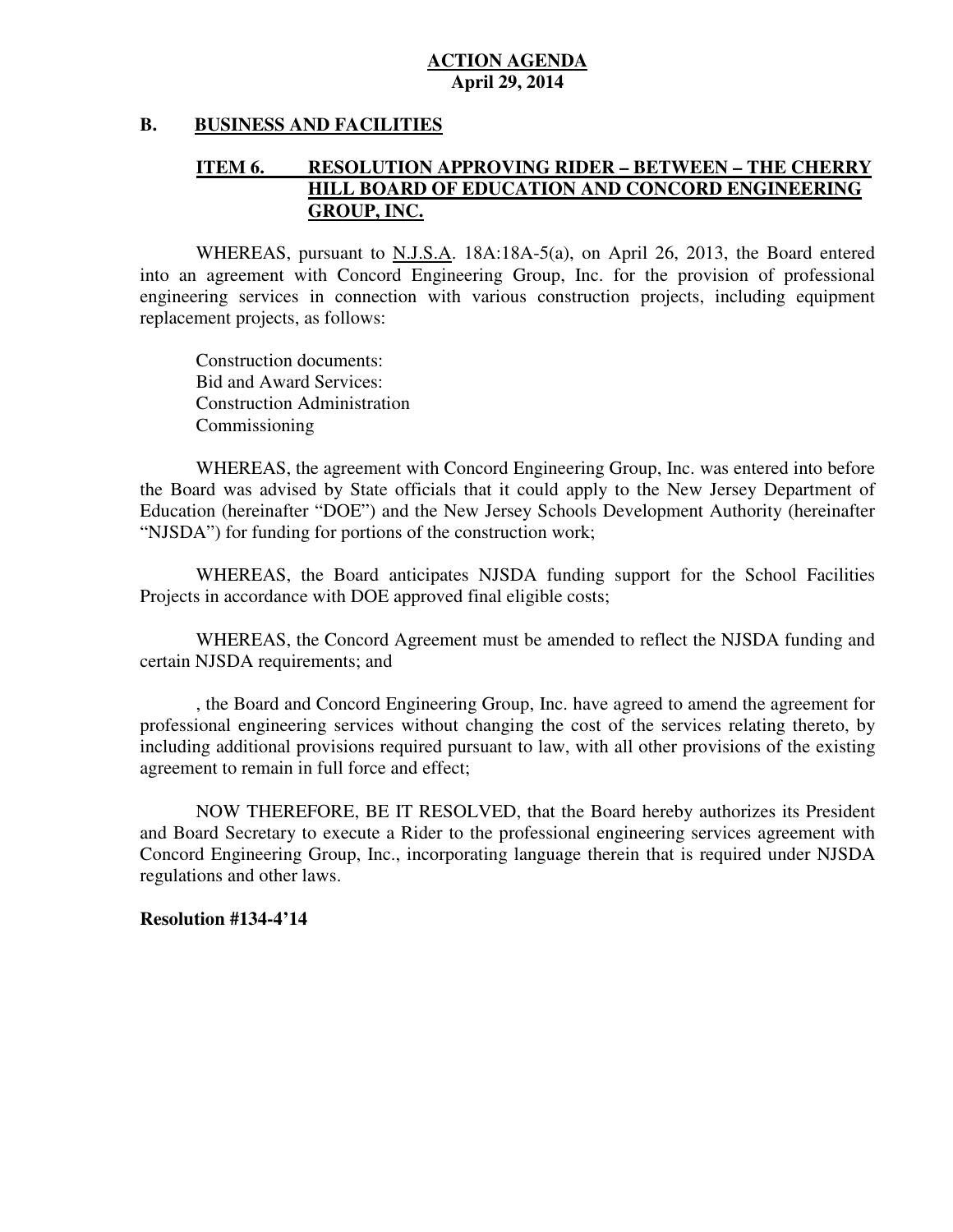#### **B. B. BUSINESS AND FACILITIES**

#### **ITEM 7. IMPORTION OF THE 2014-2015 BUDGET**

 BE IT RESOLVED, to approve the preliminary budget for the 2014-2015 school year for submission to the County Superintendent of Schools for Department of Education review as follows:

|                          |               | <b>Local Tax Levy</b> |
|--------------------------|---------------|-----------------------|
| <b>General Fund</b>      | \$178,201,894 | \$155,481,994         |
| Special Revenue Fund     | 4,102,000     | $\theta$              |
| Debt Service Fund        | 4,225,000     | 3,014,200             |
| <b>Total Base Budget</b> | \$186,528,894 | \$158,496,194         |

 **Resolution #135-4'14** 

### **ITEM 8. MAXIMUM TRAVEL EXPENDITURE**

 WHEREAS, pursuant to *N.J.S.A. 18A:11-12(p)*, the District Board of Education is required to establish a maximum travel expenditure amount for the budget year that may not be exceeded; and

 WHEREAS, the District Board of Education has determined that the maximum travel expenditure amount will include all travel that is supported by federal, state and local funds; and

 WHEREAS, the District Board of Education has determined that the total maximum travel expenditure for the 2013/2014 school year is \$192,650 and the district has spent \$36,052 as of March 6, 2014 now, therefore be it

 RESOLVED, that the District Board of Education hereby establishes the maximum travel expenditure amount for the 2014/2015 school year as \$168,350.

 **Resolution #136-4'14**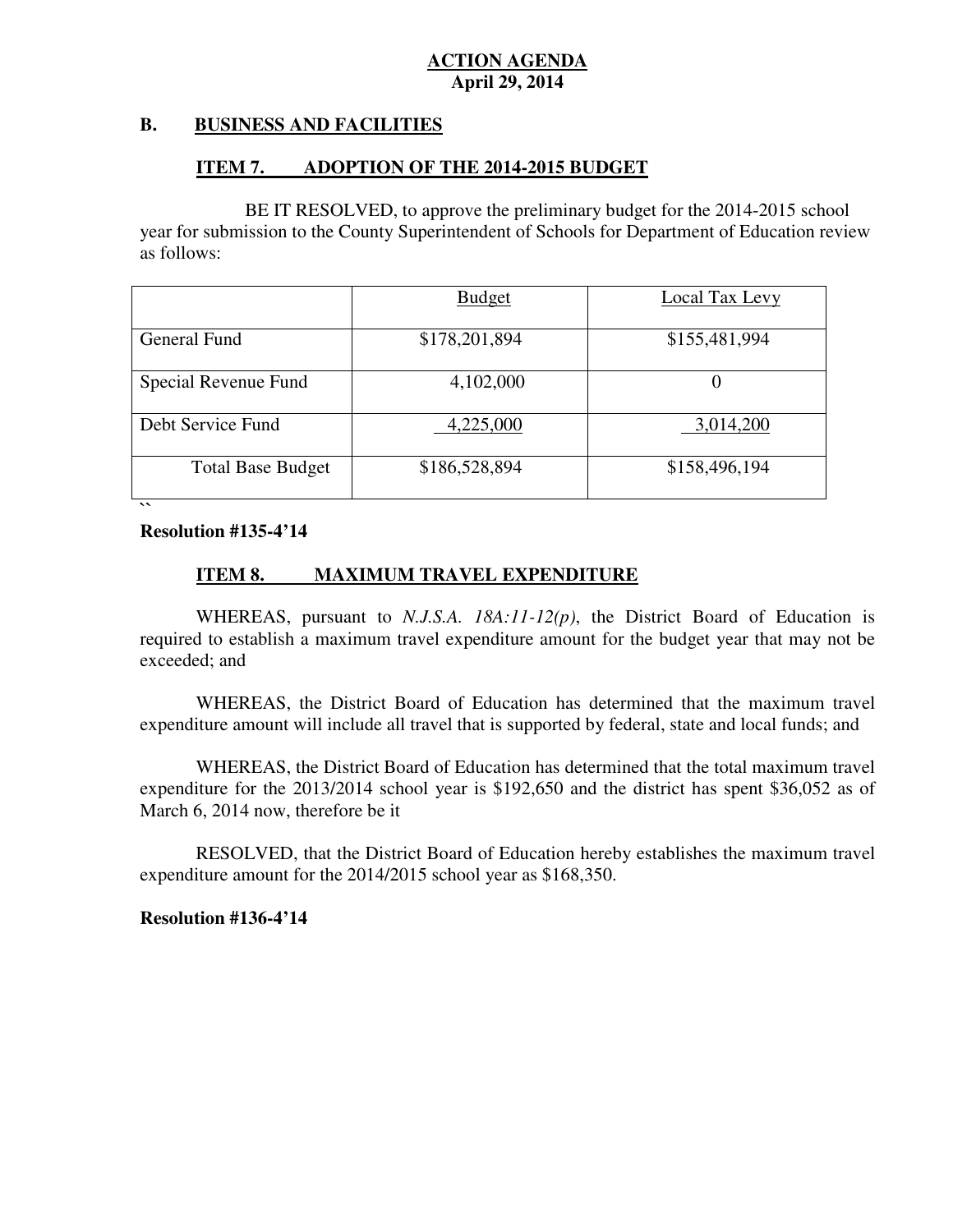#### **B. BUSINESS AND FACILITIES**

#### **ITEM 9. INCCEPTANCE OF DONATIONS**

| <b>SCHOOL</b>                                                          | <b>DONATION</b>                                                                                    | <b>GROUP OFFERING</b><br><b>DONATION</b>                          | <b>VALUE</b>                  |  |
|------------------------------------------------------------------------|----------------------------------------------------------------------------------------------------|-------------------------------------------------------------------|-------------------------------|--|
| West HS                                                                | 1 Life Fit Leg Curl Machine<br>1 Life Fit Plate Laden Squat<br>Press<br>2 Life Fit ISO Bench Press | Philadelphia Phillies                                             | \$3,000<br>\$3,900<br>\$4,000 |  |
| Johnson ES                                                             | Monetary for Johnson ES<br><b>Community Garden</b>                                                 | Darden Restaurant<br>Foundation c/o<br>Sustainable Cherry<br>Hill | \$1,000                       |  |
| Mann ES                                                                | Monetary for 2 Smartboards                                                                         | Mann PTA                                                          | \$11,020                      |  |
| District STAR<br>Games                                                 | Monetary Donation for STAR<br>Games                                                                | Cherry Hill<br>Education<br>Foundation*                           | \$5,000                       |  |
| <b>Barton ES</b>                                                       | Monetary for Resource Texts                                                                        | Cherry Hill<br>Education<br>Foundation*                           | \$1,346                       |  |
| Cooper ES                                                              | Monetary for National<br>Geographic Engage Reading<br>program                                      | Cherry Hill<br>Education<br>Foundation*                           | \$4,700                       |  |
| Sharp ES                                                               | Monetary for Resource Books                                                                        | Cherry Hill<br>Education<br>Foundation*                           | \$2,029                       |  |
| Carusi MS                                                              | Monetary for Yamaha Baritone<br>Saxophone                                                          | Cherry Hill<br>Education<br>Foundation*                           | \$4,250                       |  |
| Carusi MS                                                              | Monetary for 75 Logitech –<br>H540 On-Ear Headsets                                                 | Cherry Hill<br>Education<br>Foundation*                           | \$3,345                       |  |
| Rosa MS                                                                | Monetary for Epson PL93XGA<br>LCD 2600 LUM Projector                                               | Cherry Hill<br>Education<br>Foundation*                           | \$612                         |  |
| *Unexpended funds will be returned to Cherry Hill Education Foundation |                                                                                                    |                                                                   |                               |  |

 Item #6 – Resolution Approving Rider – The Cherry Hill Board of Education and Concord Engineering Group, Inc. Mr. Green made and Mr. Robbins seconded a motion to amend the resolution and remove the dollar figures.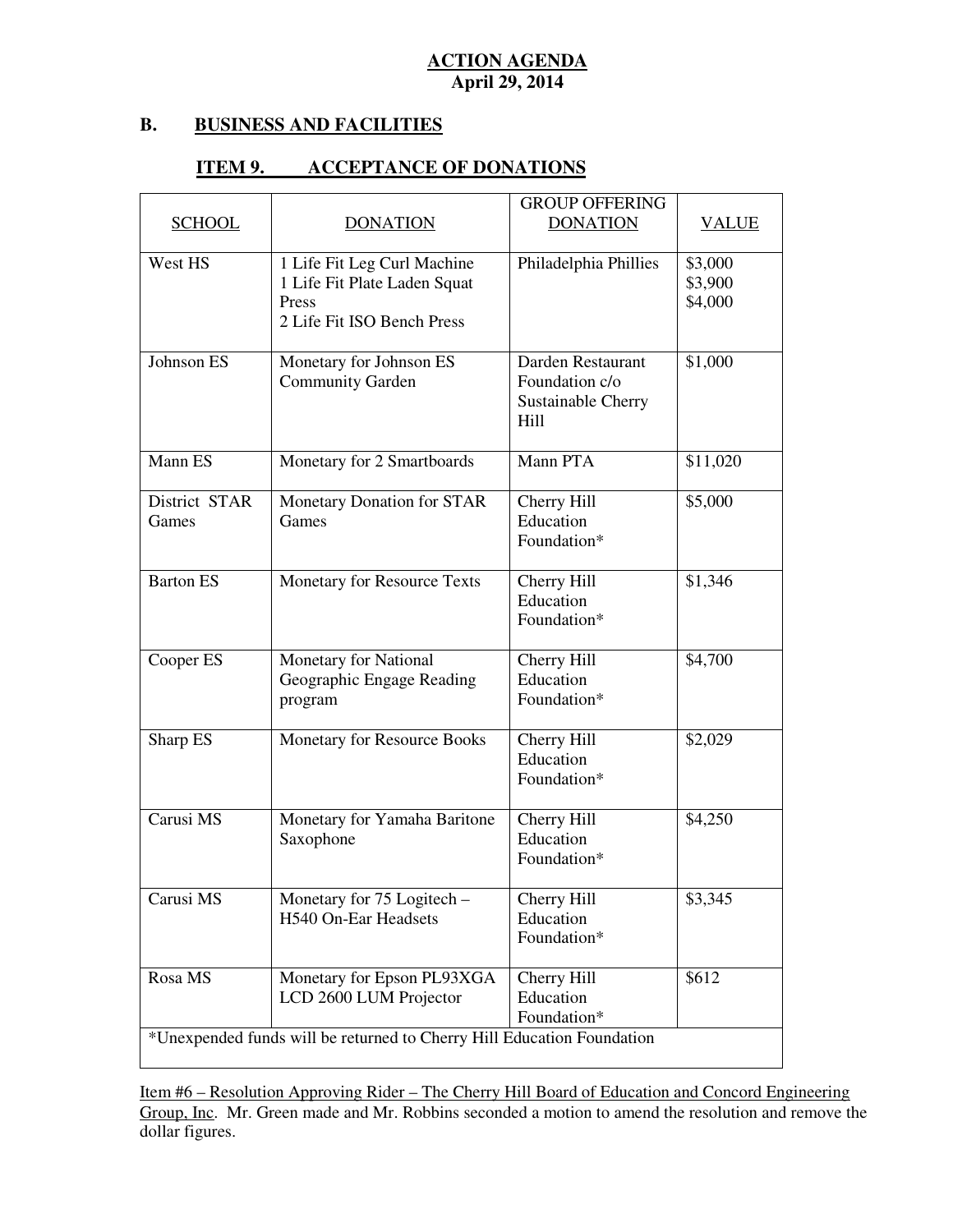#### **B. B. BUSINESS AND FACILITIES**

Motion Mr. Roth Second Mr. Klukoff Vote Ayes - 7 No - 0 Mrs. Cohen – absent Dr. Dickinson – absent

#### EXCEPTIONS:

Item  $# 1(f)$  Approval of Bill List (NJ American Water Co.) Motion Mr. Roth Second Mr. Klukoff Vote Ayes -  $6$  No -  $0-1^*$  \*Mr. Robbins abstained due to a conflict of interest with NJ American Water Co. Mrs. Cohen – absent Dr. Dickinson – absent

Item  $\# 1(f)$  Approval of Bill List (Cooper Health System) Motion Mr. Roth Second Mr. Klukoff Vote Ayes -  $6$  No -  $0-1^*$  \*Mrs. Judge abstained due to a conflict of interest with Cooper Health System Mrs. Cohen – absent Dr. Dickinson – absent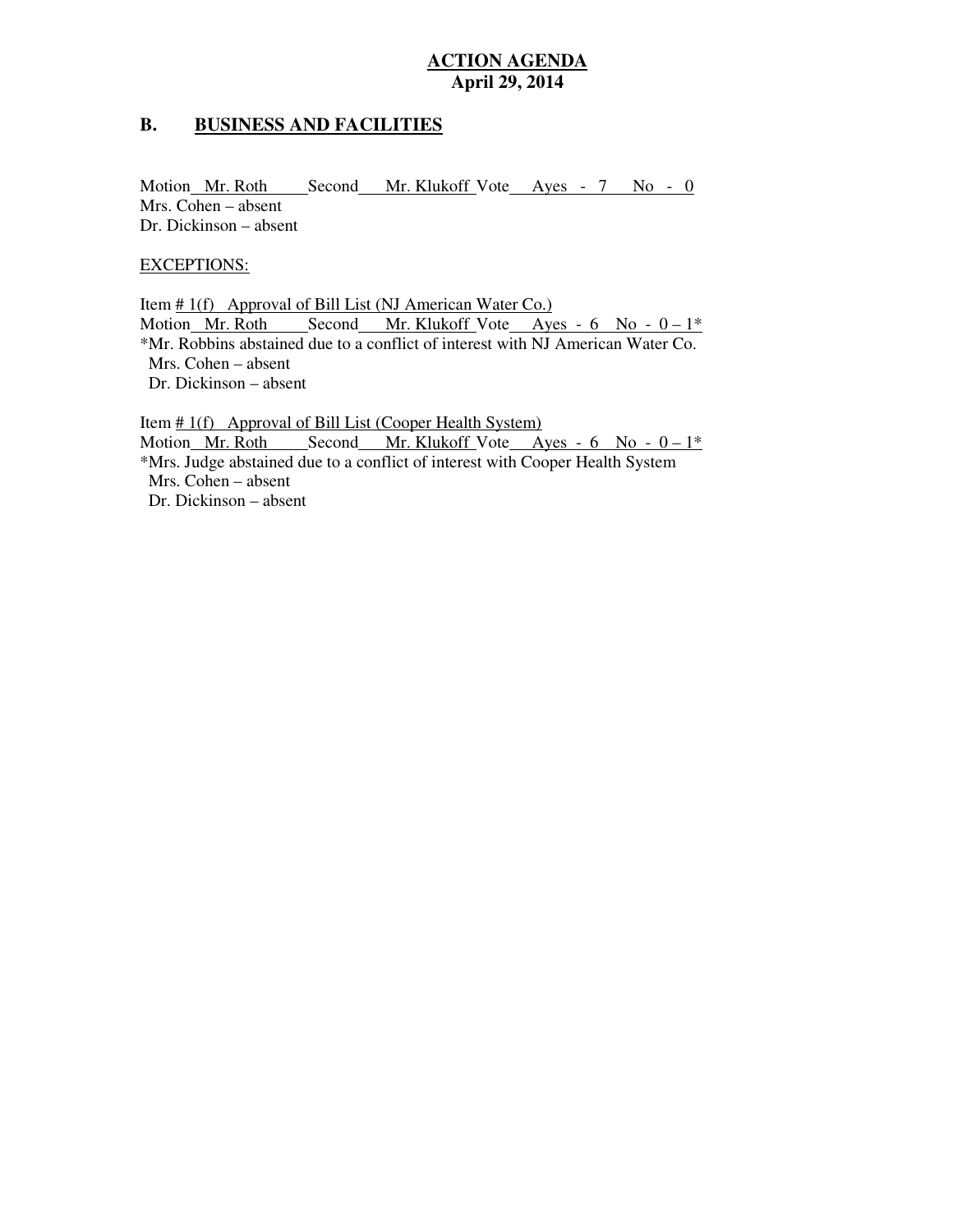#### **C. HUMAN RESOURCES/NEGOTIATONS**

#### **Board Goals**

- **Continue to improve student achievement at all grade levels for all students and close achievement gaps where they exist.**
- **Create a cost-effective budget that provides for education resources as well as preventive maintenance and ongoing facilities improvement in all schools.**
- **Enhance communication with and outreach to internal and external stakeholders.**
- **Enhance relationships with internal stakeholders through effective hiring and retention practices and staff training programs**

The Superintendent recommends the following:

- 1. Termination of Employment—Certificated
- 2. Termination of Employment—Non-Certificated
- 3. Appointments—Certificated
- 4. Appointments—Non-Certificated
- 5. Leaves of Absence—Certificated
- 6. Leave of Absence—Non-Certificated
- 7. Assignment/Salary Change—Certificated
- 8. Assignment/Salary Change—Non-Certificated
- 9. Other Compensation—Certificated
- 10. Approval of Job Description
- 11. Approval of Revised Job Description

# **ITEM 1. TERMINATION OF EMPLOYMENT—CERTIFICATED**

#### (a) Resignations

#### **RECOMMENDATION:**

 It is recommended that the separation from employment of the following employees be approved for the reasons listed and all resignations listed are hereby accepted on the dates listed below.

| <b>Name</b>            | Assignment                        | <b>Effective Date</b> | Reason     |
|------------------------|-----------------------------------|-----------------------|------------|
| Erica Winters          | Stockton-Grade $4$ (\$61,233)     | 7/01/14               | Personal   |
| Lee Ann Halbert        | <b>Mann-Nurse</b> (\$63,521)      | 7/01/14               | Personal   |
| Lindsay Watkins        | Stockton-Resource Room (\$56,884) | 7/01/14               | Personal   |
| <b>Shirley Perkins</b> | Stockton-Grade 4 (\$95,337)       | 7/01/14               | Retirement |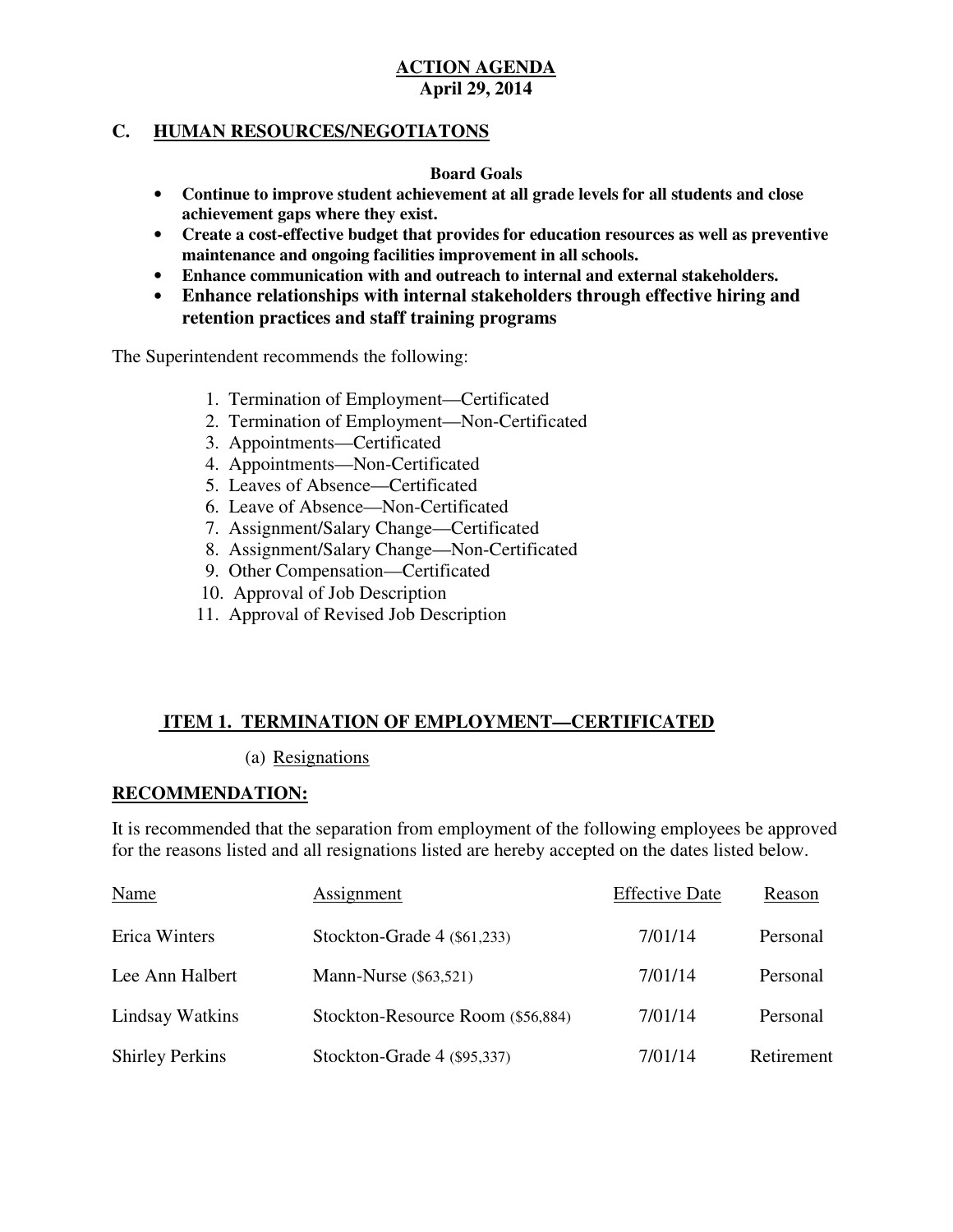### **C. HUMAN RESOURCES/NEGOTIATONS**

### **ITEM 2. TERMINATION OF EMPLOYMENT—NON-CERTIFICATED**

(a) Resignations

#### **RECOMMENDATION:**

 It is recommended that the separation from employment of the following employees be approved for the reasons listed and all resignations listed are hereby accepted on the dates listed below.

| Name                 | Assignment                                           | <b>Effective Date</b> | Reason     |
|----------------------|------------------------------------------------------|-----------------------|------------|
| Natalie Maher        | <b>Woodcrest-Educational Assistant</b><br>(\$17,538) | 7/01/14               | Retirement |
| Marilyn Franklin     | Johnson-Secretary to the<br>Principal (\$46,838)     | 9/01/14               | Retirement |
| Gregory Rubin        | Harte-Educational Assistant<br>\$11,062              | 5/05/14               | Personal   |
| <b>Richard Booth</b> | Marlkress-Assistant Manager,<br>Grounds (\$56,000)   | 5/05/14               | Personal   |
| Meredith Keller      | Sharp-Educational Assistant<br>$(\$10,101)$          | 4/10/14               | Personal   |
| Lisa Hockel          | Paine-Program Aide, SACC                             | 4/28/14               | Personal   |

# **ITEM 3. APPOINTMENTS—CERTIFICATED**

# (a) Student Teaching

# **RECOMMENDATION:**

 It is recommended that the persons listed be approved for student teaching in accord with the data presented.

| <b>Name</b>    | College/University | <b>Effective Dates</b> | Cooperating Teacher/School     |
|----------------|--------------------|------------------------|--------------------------------|
| Sarah Roadside | Rider              | 1/26/15-5/07/15        | <b>Tracy Cooper/CHHS West</b>  |
| Randy Ball     | Rider              | 1/26/15-5/07/15        | <b>Anthony Musumeci/Carusi</b> |
| John Cosgrove  | Rowan              | $9/17/14 - 10/27/14$   | John Lauk/Kilmer               |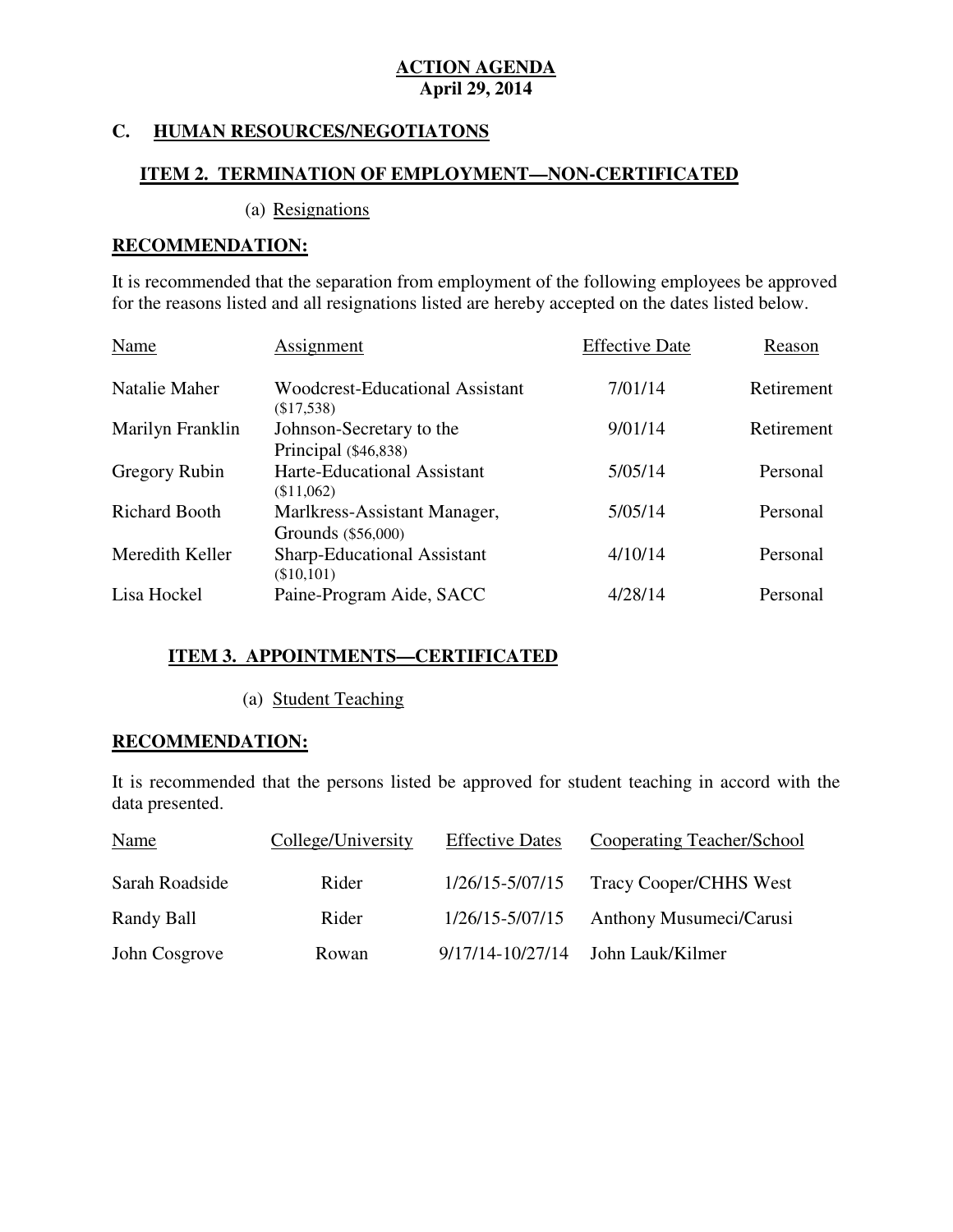#### **HUMAN RESOURCES/NEGOTIATONS**

# **ITEM 3. APPOINTMENTS—CERTIFICATED** - continued

#### (b) Mentor Teachers

#### **RECOMMENDATION:**

 It is recommended that the teachers listed be approved as mentors in accord with the data presented. Monies budgeted from account #11-120-100-101-98-0102/#11-130-100-101-98- 0102/#11-140-100-101-98-0102.

| Name            | Protégé         | School           | Amount         | <b>Effective Dates</b>                 |
|-----------------|-----------------|------------------|----------------|----------------------------------------|
| Janine Cooney   | Kristin McGrath | <b>CHHS East</b> | \$550 prorated | 2/20/14-6/30/14                        |
| Sandra Wilcox   | Deborah Roth    | Stockton         | \$550 prorated | 5/07/14-6/30/14<br>(contract extended) |
| Jennifer Peifer | Julie Cairone   | <b>CHHS East</b> | \$550 prorated | 4/04/14-4/29/14<br>(contract extended) |
| Jeanne Dunlevy  | Jamie Swartz    | Paine            | \$550 prorated | 4/01/14-6/30/14                        |

(c) Substitute Teachers

#### **RECOMMENDATION:**

 It is recommended that the persons listed be approved as substitute teachers for the 2013-14 school year effective 4/29/14-6/30/14. Monies budgeted from account #11-120-00-101-98- 0150/#11-130-100-101-98-0150/#11-140-100-101-98-0150/#11-000-213-104-98-0150.

Name Name Name

Dawn Lanuez John Rosser

(d) Extended School Year Program

# **RECOMMENDATION:**

 It is recommended that the persons listed be approved for the 2014 extended school year program effective 6/23/14-7/31/14. Monies budgeted from account #11-204-100-101-71-0102.

| <b>Name</b>       | <b>Assignment</b> | Amount |
|-------------------|-------------------|--------|
| Gail Ward         | Teacher in Charge | \$500  |
| Melissa Gallagher | Teacher in Charge | \$500  |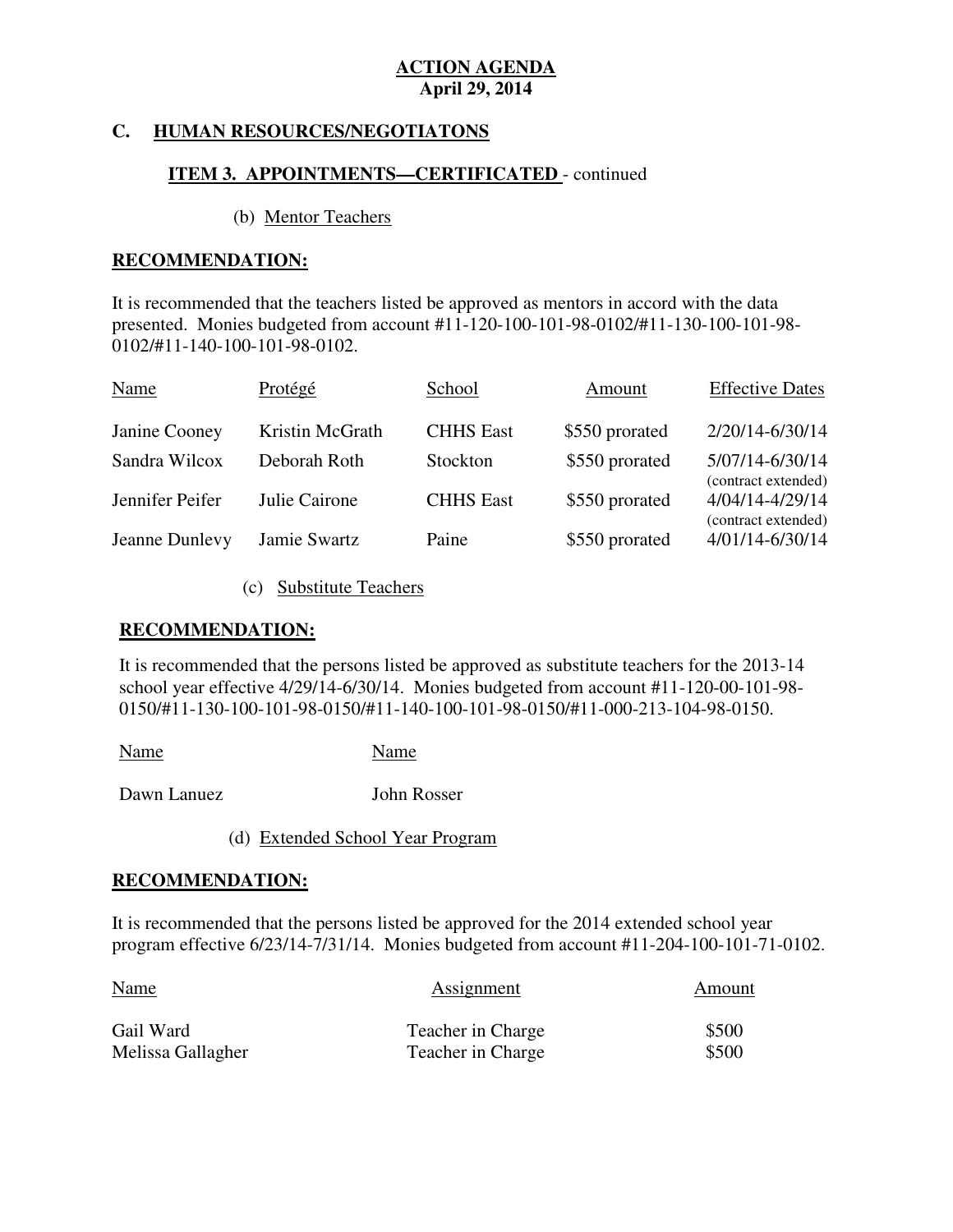#### **HUMAN RESOURCES/NEGOTIATONS**

# **ITEM 3. APPOINTMENTS—CERTIFICATED** – continued

# (e) Title I Tutors

# **RECOMMENDATION:**

 It is recommended that the persons listed be approved as Title I tutors at the rate of \$42.60/hr. in accord with the data presented.

|                   | <u>Kingston – budget #20-232-100-101-18-0101 - Effective 4/01/14-6/16/14 (not to exceed \$4150)</u> |                            |
|-------------------|-----------------------------------------------------------------------------------------------------|----------------------------|
| Name              | Name                                                                                                | Name                       |
| Josephine Sbrocco | Janice Hardin                                                                                       | <b>Joy Patterson-Gross</b> |
| Lynn Kahan        | Lynn Bresnahan                                                                                      | Jamie Swartz               |
| Eileen Steidle    | Asia Brown                                                                                          | Jenna Kleinman             |
| Lindsay Hooper    |                                                                                                     |                            |
|                   | Kilmer – budget #20-232-100-101-15-0101 - Effective $3/12/14 - 6/16/14$ (not to exceed \$7200)      |                            |
| Name              | Name                                                                                                | Name                       |
| Karen Russo       | Amanda Costanzo                                                                                     | Mary Ellen MacLeon         |
|                   | Barton – budget #20-232-100-101-03-0101 – Effective 4/01/14-6/04/14 (not to exceed \$500)           |                            |
| Name              |                                                                                                     |                            |
|                   |                                                                                                     |                            |

Gregory Battipaglia

# (f) Charting Immunizations

### **RECOMMENDATION:**

 It is recommended that the persons listed be approved for charting immunizations in accord with the data presented.

| <b>Name</b>    | School         | 3 Hours Each – Monies budgeted from account #11-000-213-100-71-0104<br><b>Effective Dates</b> | <b>Hourly Rate</b> |
|----------------|----------------|-----------------------------------------------------------------------------------------------|--------------------|
| Carolyn Gorman | <b>Barclay</b> | 6/25/14-6/30/14                                                                               | \$67.18            |
|                |                | 7/01/14-8/31/14                                                                               | $$67.18*$          |
| Lillian Barna  | <b>Barton</b>  | 6/25/14-6/30/14                                                                               | \$36.16            |
|                |                | 7/01/14-8/31/14                                                                               | $$36.16*$          |
| Robin Olin     | Cooper         | 6/25/14-6/30/14                                                                               | \$53.72            |
|                |                | 7/01/14-8/31/14                                                                               | $$53.72*$          |

#### l 3 Hours Each – Monies budgeted from account #11-000-213-100-71-0104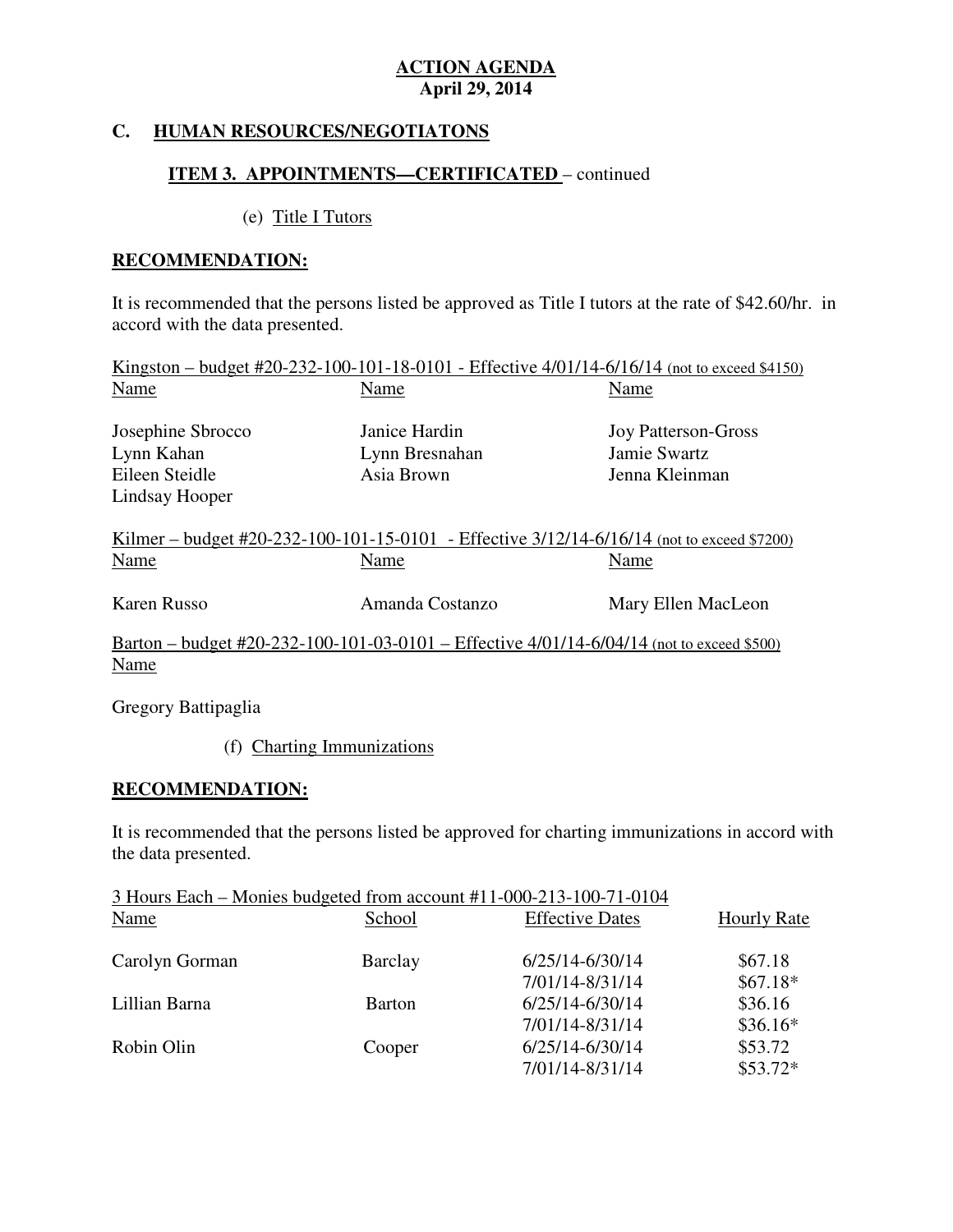#### **HUMAN RESOURCES/NEGOTIATONS**

# **ITEM 3. APPOINTMENTS—CERTIFICATED** – continued

# (f) Charting Immunizations - continued

|                  |           | 3 Hours Each – Monies budgeted from account #11-000-213-100-71-0104 |                    |
|------------------|-----------|---------------------------------------------------------------------|--------------------|
| Name             | School    | <b>Effective Dates</b>                                              | <b>Hourly Rate</b> |
| Amy Hawthorne    | Knight    | 6/25/14-6/30/14                                                     | \$68.00            |
|                  |           | 7/01/14-8/31/14                                                     | \$68.00*           |
| Marci Shapiro-   | Sharp     | 6/25/14-6/30/14                                                     | \$40.36            |
| Goldman          |           | 7/01/14-8/31/14                                                     | $$40.36*$          |
| Eileen Reilly    | Stockton  | 6/25/14-6/30/14                                                     | \$66.37            |
|                  |           | 7/01/14-8/31/14                                                     | $$66.37*$          |
| Lynn Richter     | Woodcrest | 6/25/14-6/30/14                                                     | \$40.25            |
|                  |           | 7/01/14-8/31/14                                                     | $$40.25*$          |
| Therese DiMedio  | Harte     | 6/25/14-6/30/14                                                     | \$42.78            |
|                  |           | 7/01/14-8/31/14                                                     | $$42.78*$          |
| Jacquelyn Naddeo | Kingston  | 6/25/14-6/30/14                                                     | \$39.35            |
|                  |           | 7/01/14-8/31/14                                                     | $$39.35*$          |
|                  |           |                                                                     |                    |

\*Hourly rate to be adjusted pending outcome of negotiations between the Cherry Hill BOE and CHEA

#### (g) Charting Sports Physicals

#### **RECOMMENDATION:**

 It is recommended that the persons listed be approved for charting sports physicals in accord with the data presented.

|                    |             | 15 Hours Each – Monies budgeted from account #11-000-213-100-71-0104 |                    |
|--------------------|-------------|----------------------------------------------------------------------|--------------------|
| <b>Name</b>        | School      | <b>Effective Dates</b>                                               | <b>Hourly Rate</b> |
| Barbara Kase-Avner | <b>Beck</b> | 6/25/14-6/30/14                                                      | \$37.96            |
|                    |             | 7/01/14-8/31/14                                                      | $$37.96*$          |
| Michele Taylor     | Carusi      | 6/25/14-6/30/14                                                      | \$58.61            |
|                    |             | 7/01/14-8/31/14                                                      | $$58.61*$          |
| Angela Mooney      | Rosa        | 6/25/14-6/30/14                                                      | \$35.94            |
|                    |             | 7/01/14-8/31/14                                                      | $$35.94*$          |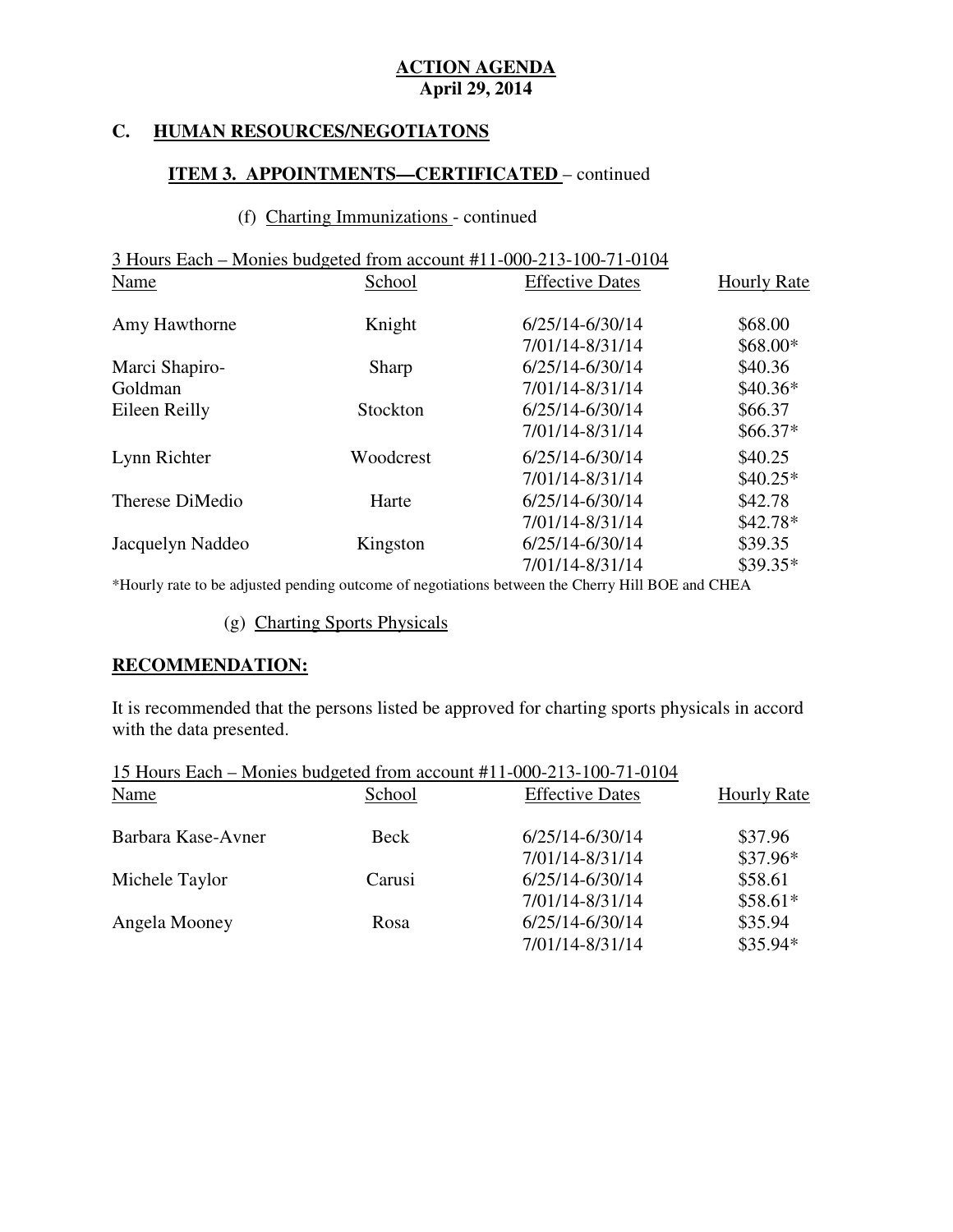#### **HUMAN RESOURCES/NEGOTIATONS**

# **ITEM 3. APPOINTMENTS—CERTIFICATED** – continued

#### (g) Charting Sports Physicals - continued

|                   |                  | 20 Hours Each – Monies budgeted from account #11-000-213-100-71-0104 |                    |
|-------------------|------------------|----------------------------------------------------------------------|--------------------|
| Name              | School           | <b>Effective Dates</b>                                               | <b>Hourly Rate</b> |
| Marie Smith       | <b>CHHS West</b> | 6/25/14-6/30/14                                                      | \$58.61            |
|                   |                  | 7/01/14-8/31/14                                                      | $$58.61*$          |
| Michele Sondeen   | <b>CHHS West</b> | 6/25/14-6/30/14                                                      | \$34.50            |
|                   |                  | 7/01/14-8/31/14                                                      | $$34.50*$          |
| <b>Joy Atkins</b> | <b>CHHS East</b> | 6/25/14-6/30/14                                                      | \$37.73            |
|                   |                  | 7/01/14-8/31/14                                                      | $$37.73*$          |
| Cheryl Osnayo     | <b>CHHS East</b> | 6/25/14-6/30/14                                                      | \$38.61            |
|                   |                  | 7/01/14-8/31/14                                                      | $$38.61*$          |

\*Hourly rate to be adjusted pending outcome of negotiations between the Cherry Hill BOE and CHEA

### (h) Conducting Sports Physicals

#### **RECOMMENDATION:**

 It is recommended that the persons listed be approved for conducting sports physicals in accord with the data presented.

| CHHS West $(6.5 \text{ hrs}/each)$ – Monies budgeted from account #11-000-213-100-71-0102                                                |                                                                                                  |                    |  |  |
|------------------------------------------------------------------------------------------------------------------------------------------|--------------------------------------------------------------------------------------------------|--------------------|--|--|
| Name                                                                                                                                     | <b>Effective Date</b>                                                                            | <b>Hourly Rate</b> |  |  |
|                                                                                                                                          |                                                                                                  |                    |  |  |
| Michelle Sondeen                                                                                                                         | 6/26/14                                                                                          | \$34.50            |  |  |
| Michele Taylor                                                                                                                           | 6/26/14                                                                                          | \$58.61            |  |  |
| Barbara Kase-Avner                                                                                                                       | 6/26/14                                                                                          | \$37.96            |  |  |
| Lillian Barna                                                                                                                            | 6/26/14                                                                                          | \$36.16            |  |  |
| CHHS East $-$ (5 hrs/each) - Monies budgeted from account #11-000-213-100-71-0102<br><b>Effective Date</b><br>Name<br><b>Hourly Rate</b> |                                                                                                  |                    |  |  |
| <b>Joy Atkins</b>                                                                                                                        | 7/31/14                                                                                          | $$37.73*$          |  |  |
| Cheryl Osnayo                                                                                                                            | 7/31/14                                                                                          | $$38.61*$          |  |  |
| Angela Mooney                                                                                                                            | 7/31/14                                                                                          | \$35.94*           |  |  |
| Barbara Kase-Avner                                                                                                                       | 7/31/14                                                                                          | $$37.96*$          |  |  |
|                                                                                                                                          | *Hourly rate to be edivered pending outcome of pegotiations between the Cherry Hill DOE and CHEA |                    |  |  |

\*Hourly rate to be adjusted pending outcome of negotiations between the Cherry Hill BOE and CHEA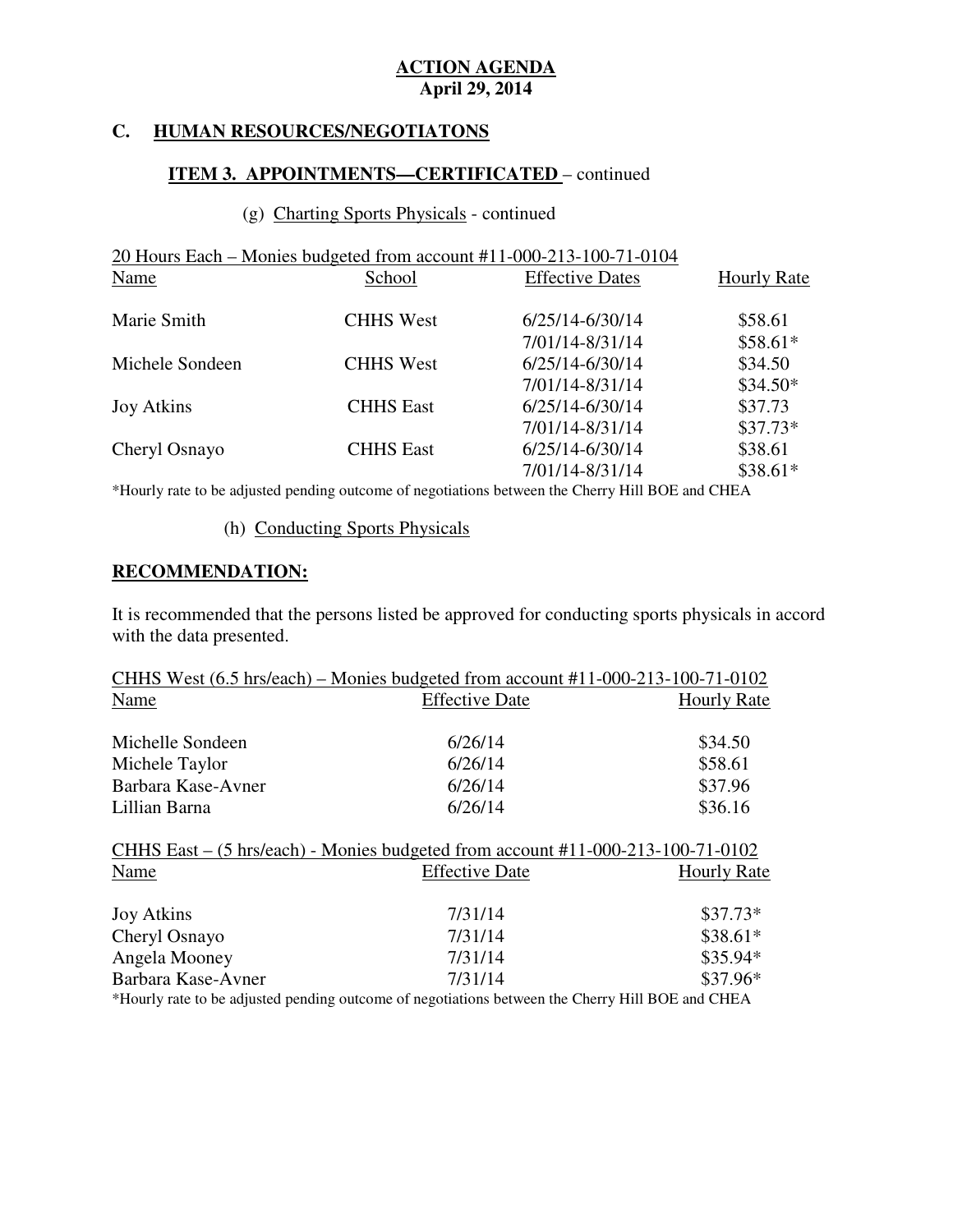#### **HUMAN RESOURCES/NEGOTIATONS**

# **ITEM 3. APPOINTMENTS—CERTIFICATED** – continued

#### (i) Outside Evaluations

### **RECOMMENDATION:**

 It is recommended that the persons listed be approved for five outside social evaluations effective 4/30/14-6/30/14 at the rate of \$250/evaluation (not to exceed a total of \$1250). Monies budgeted from account #11-000-219-104-71-0101.

| <b>Name</b> | Name           | Name                   |
|-------------|----------------|------------------------|
| Diane Bruce | James Southard | Joanne Merriman-Miller |

(j) Learning Evaluations

### **RECOMMENDATION:**

 It is recommended that the persons listed be approved for outside learning evaluations effective 4/30/14-6/30/14 at the rate of \$250/evaluation. Monies budgeted from account #11-000-219- 104-71-0101.

Name Name

 Andrea Finkel (10 evaluations-not Renee Johnson (5 evaluationsto exceed  $$2500)$ ) to exceed  $$2500)$  (not to exceed  $$1250)$ 

(k) Regular

#### **RECOMMENDATION:**

 It is recommended that the persons listed be appointed to the positions indicated in accord with the data presented.

| Name         | Assignment                                                                                                                       | <b>Effective Date</b>                  | Salary                                  |
|--------------|----------------------------------------------------------------------------------------------------------------------------------|----------------------------------------|-----------------------------------------|
| Deborah Roth | Stockton-Special Education<br>(Replacement substitute for J. Boecklen on<br>leave of absence-budget #11-213-100-101-33-<br>0100) | 5/07/14-6/30/14<br>(contract extended) | \$48,377 prorated<br>(Bachelors-step 1) |
| Andrea       | <b>CHHS East-Math (Replacement substitute)</b>                                                                                   | 5/21/14-6/19/14                        | \$48,377 prorated                       |
| Weinberg     | for J. Rinehart on leave of absence-budget<br>$\#11 - 140 - 100 - 101 - 50 - 0100$                                               | (contract extended)                    | (Bachelors-step 1)                      |
| Meredith     | Knight-Grade 3 (Replacement substitute                                                                                           | 4/10/14-6/30/14                        | \$48,377 prorated                       |
| Keller       | for M. Bergstrom on leave of absence-budget<br>$\#11 - 120 - 100 - 101 - 21 - 0100$                                              |                                        | (Bachelors-step 1)                      |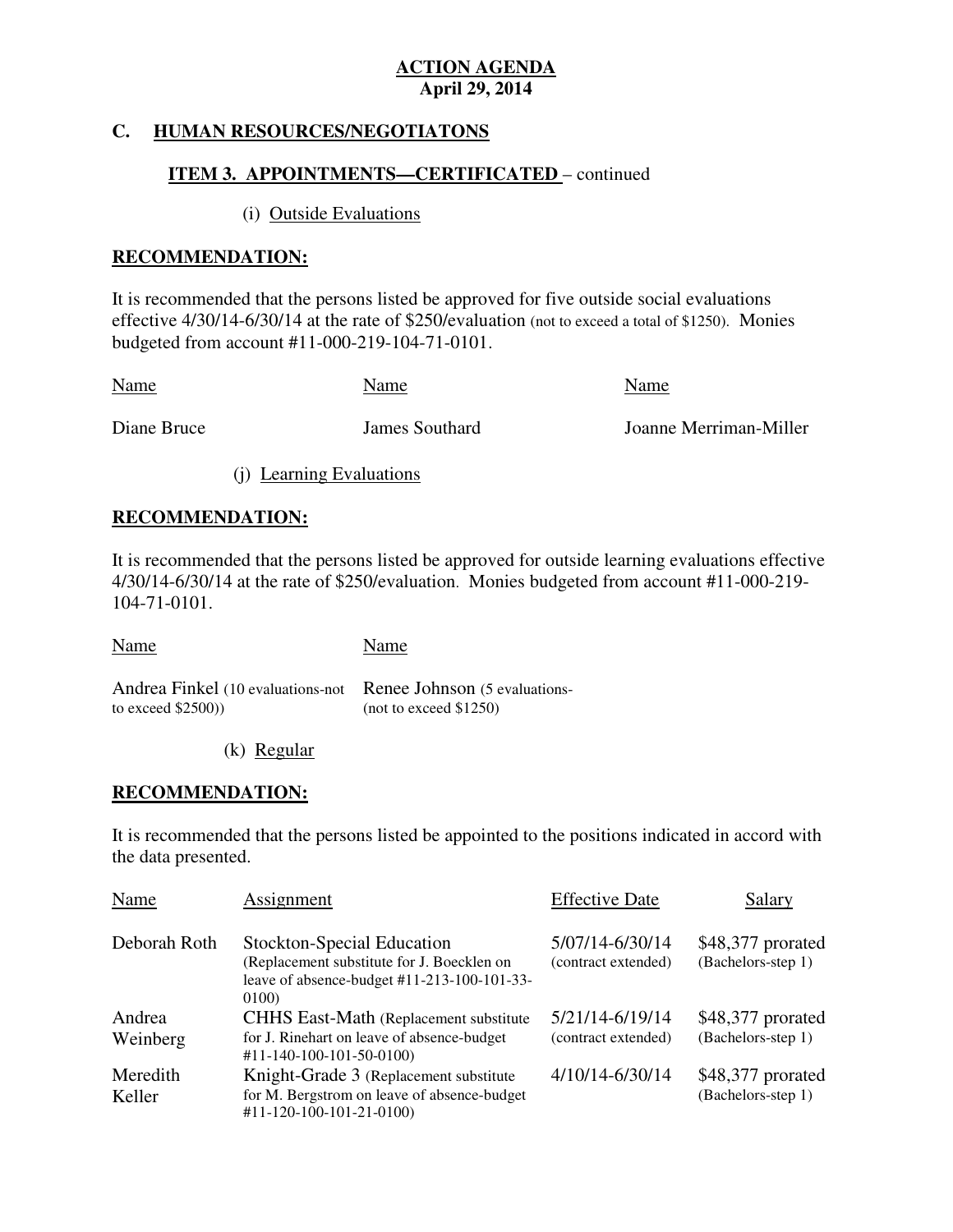#### **HUMAN RESOURCES/NEGOTIATONS**

### **ITEM 3. APPOINTMENTS—CERTIFICATED** – continued

 $(k)$  Regular - continued

| <b>Name</b>      | <b>Assignment</b>                                                                                                              | <b>Effective Date</b>                  | <b>Salary</b>                           |
|------------------|--------------------------------------------------------------------------------------------------------------------------------|----------------------------------------|-----------------------------------------|
| Edena<br>DiMeola | Johnson-Grade 4 (Replacement substitute)<br>for R. Anderson on leave of absence-budget<br>$\#11 - 120 - 100 - 101 - 12 - 0100$ | 3/31/14-5/16/14                        | \$48,377 prorated<br>(Bachelors-step 1) |
| Natalie Wolf     | Carusi-Language Arts (Replacement<br>substitute for O. Minio on leave of absence-<br>budget #11-130-100-101-45-0100)           | 4/24/14-6/30/14<br>(revised for dates) | \$48,377 prorated<br>(Bachelors-step 1) |

(l) Practicum Placement

#### **RECOMMENDATION:**

 It is recommended that the persons listed, students at Rutgers University be approved for a practicum placement at Carusi Middle School effective 6/30/14-7/31/14 (summer ESY program).

Name Name Name

Laura Moore

Madeline Gralish

(m) Classroom Observation

#### **RECOMMENDATION:**

 It is recommended that Nicole Shapiro, student at Monmouth University be approved for a 25 hour internship at CHHS West effective 4/21/14-5/05/14 with Carole Roskoph and Adam Kovalevich as the cooperating teachers.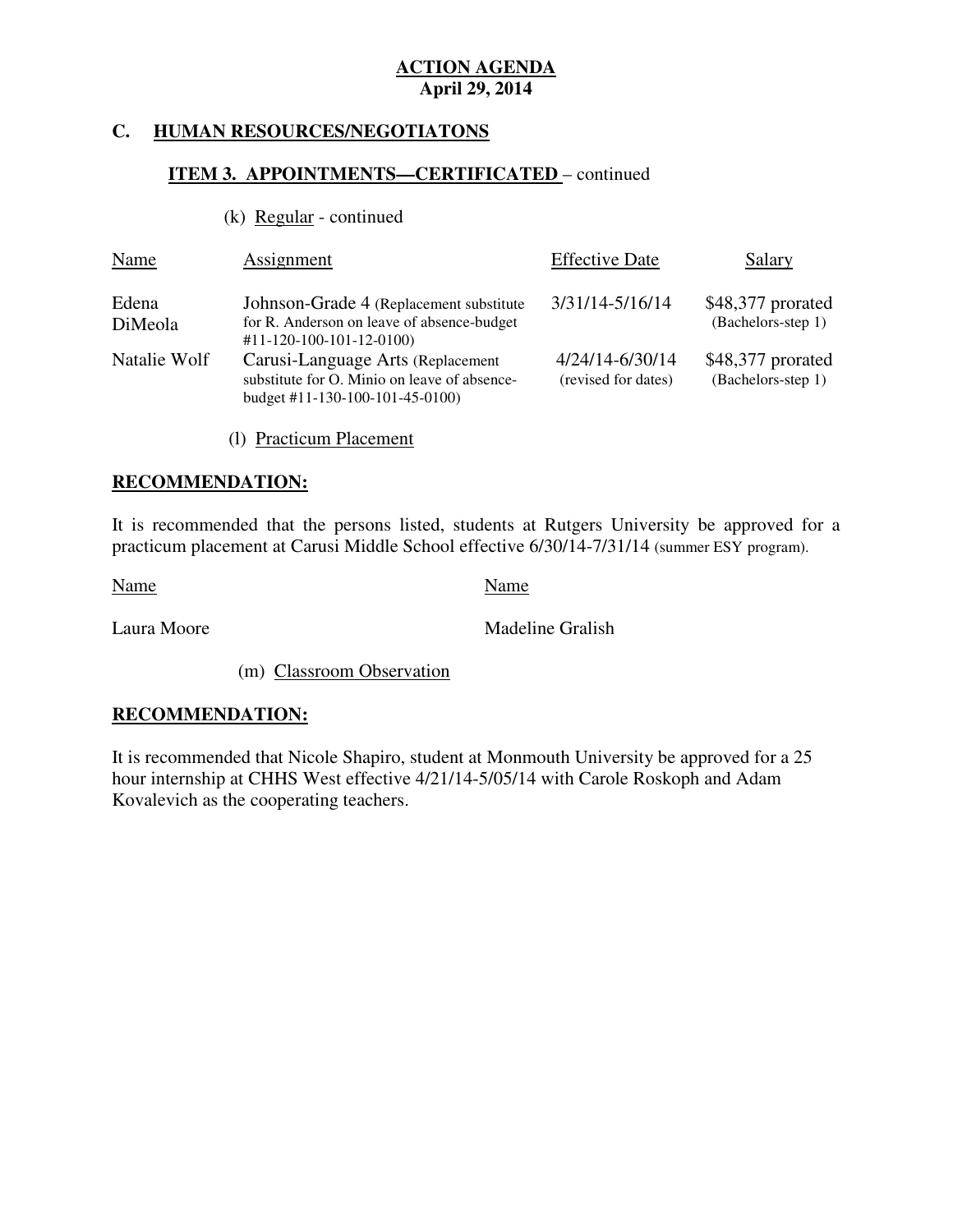#### **HUMAN RESOURCES/NEGOTIATONS**

### **ITEM 3. APPOINTMENTS—CERTIFICATED** – continued

#### (n) Summer Training and Collaboration

#### **RECOMMENDATION:**

 It is recommended that the persons listed be approved for participating in assessment training and drafting of ELA/Humanities aligned formative assessments/instruction plans effective 6/25/14-6/27/14 at the rate of \$35.71/hr (not to exceed \$23,568.60) for a total of 660 hrs. Monies budgeted from account #20-272-200-101-99-0101.

#### Name Name Name Name Name

Jennifer Aristone **Karen Barry** Michelle Corona Thomas DiPatri Chiarina Dorety Heather Esposito Lisa Ehmann Charles Davis **Susan Fox** Laura Gertel Rachel Israelite Megan Langman Janese Leidy Joshua Hare **Carolyn Messias** Donna Morocco Rosaria Norkus Carole Roskoph Denise Santucci Carolyn Strasle Jennifer Taylor Carma Teasley Sara Valli Sandra Wilcox Michael Rickert Joyce Humpert-Nece Christina Hughes Leah Dryden

Christina Hughes Steven Baughman David Helgeson Susan Bryson Kimberly Laskey Mary Carpenter Christopher Bova Melissa Gardner **Jennifer Dolan** Katrina LaCovara **Derek Field** Kathleen McEleney Caryn Lipkowitz Donna Morocco Christina Morrell Christy Marrella Carolyn Robey Susan McKee<br>
Meghan Mikulski Samantha Van Lauren Miscioscia Crystal Atkinson Anthony Musumeci Nancy Schmarak Karen Onyx Jennifer Woolston

Carol Bastian Marie Curry Desuarez Mary Bellino Michael Cheeseman Kerry Floyd Christopher DelRossi Tara Orsini Wendy McDermott Theresa Paparo Brendan McGovern Samantha Vanaman Cynthia Nieves Eunice Eunmo Sung Cynthia O'Reilly Hilary Daniels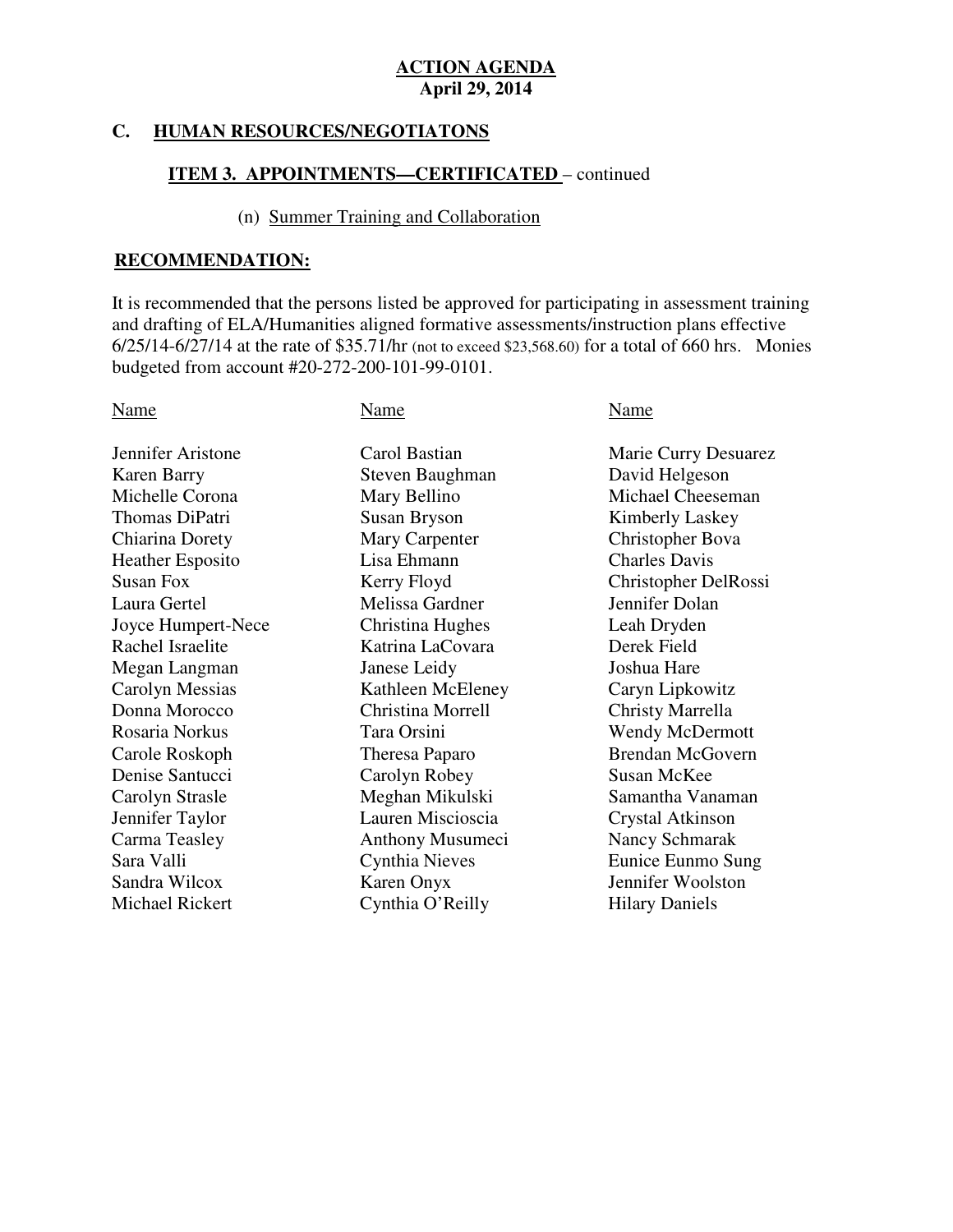#### **HUMAN RESOURCES/NEGOTIATONS**

### **ITEM 4. APPOINTMENTS—NON-CERTIFICATED**

(a) Regular

#### **RECOMMENDATION:**

 It is recommended that the person listed be appointed to the position indicated in accord with the data presented.

| <b>Name</b>  | <b>Assignment</b>                                                             | <b>Effective Date</b> | <b>Hourly Rate</b> |
|--------------|-------------------------------------------------------------------------------|-----------------------|--------------------|
| Maria Walton | District-Substitute Program Aide II,<br>SACC (budget #60-990-320-106-58-0001) | 4/30/14-6/30/14       | \$8.25             |

#### (b) Substitute Educational Assistant

### **RECOMMENDATION:**

 It is recommended that Lisa Mainor be approved as a substitute educational assistant effective 4/30/14-6/30/14. Monies budgeted from account #11-190-100-106-98-0150.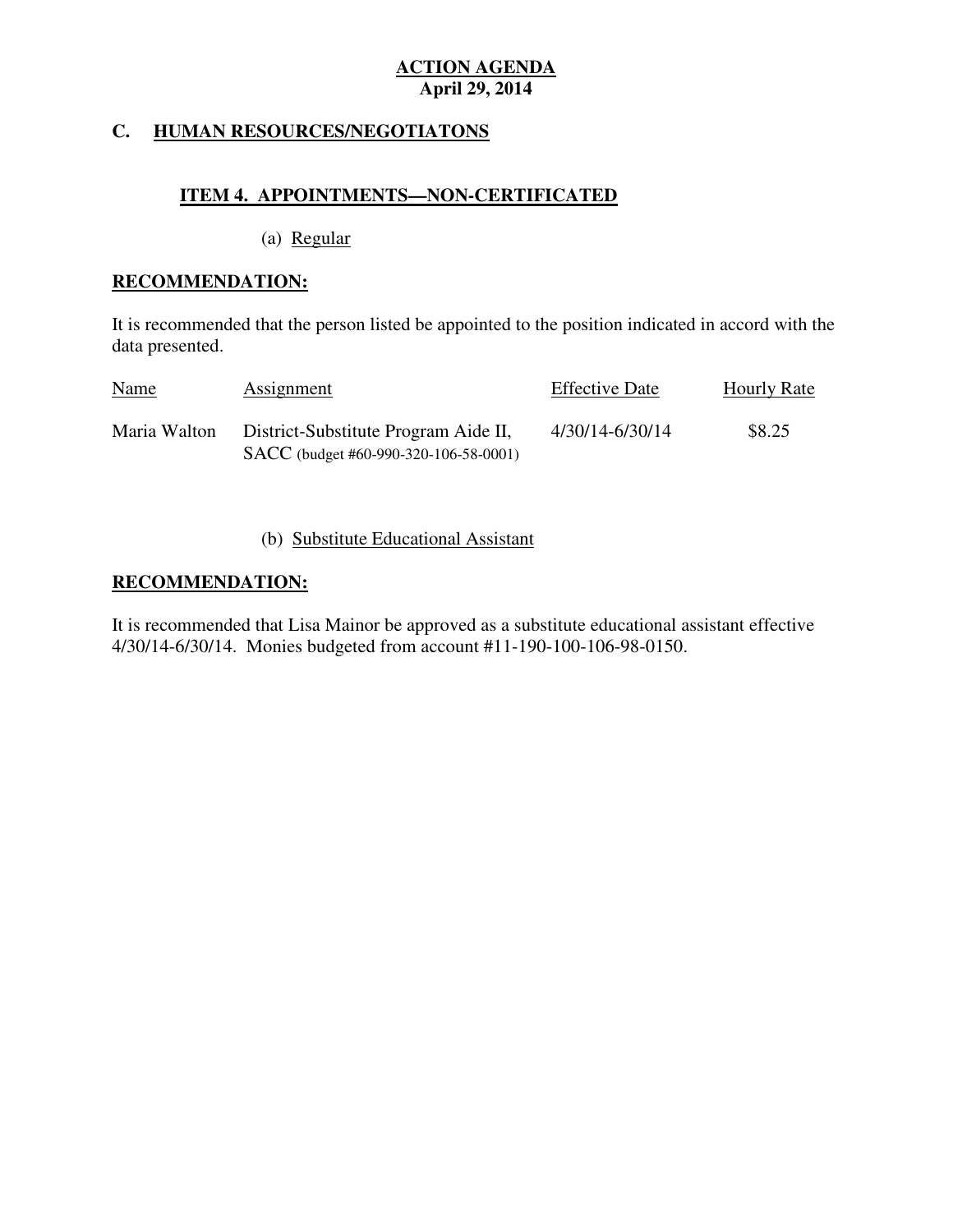#### **HUMAN RESOURCES/NEGOTIATONS**

### **ITEM 5. LEAVES OF ABSENCE—CERTIFICATED**

#### (a) Leave of Absence, With/Without Pay

# **RECOMMENDATION:**

 It is recommended that the persons listed be approved for a leave of absence, with/without pay in accord with the data presented.

| Name                        | Assignment                         | <b>Effective Date</b>                                                                                                                |
|-----------------------------|------------------------------------|--------------------------------------------------------------------------------------------------------------------------------------|
| Michael Cheeseman           | Paine-Media Specialist             | Leave with pay 2/19/14-2/25/14                                                                                                       |
| <b>Natalie Stanzione</b>    | <b>Beck-Special Education</b>      | Leave without pay 5/05/14-5/09/14                                                                                                    |
| Caryn Lipkowitz             | Carusi-Humanities                  | Leave with pay 3/13/14-4/07/14 a.m.;<br>without pay 4/07/14 p.m.-until a<br>determination is made regarding a<br>return to work date |
| Janet Boecklen              | <b>Stockton-Special Education</b>  | Leave without pay 2/03/14-5/02/14;<br>without pay 5/05/14-6/30/14 (leave<br>extended)                                                |
| Kimberly Blinsinger         | Mann/Woodcrest-Music               | Leave with pay 5/19/14-6/30/14                                                                                                       |
| Paula Saillard              | <b>CHHS East-World Language</b>    | Leave with pay 4/10/14-5/09/14                                                                                                       |
| Dina Campbell-Mathis        | <b>CHHS West-Special Education</b> | Leave with pay 6/13/14-6/30/14                                                                                                       |
| Elizabeth Lanza             | Harte-Special Education            | Leave without pay 3/24/14-4/11/14                                                                                                    |
| Ayanna Boxley               | Carusi-Speech/Language Specialist  | Leave with pay 3/18/14-3/27/14                                                                                                       |
| Rachel Israelite            | Rosa-Language Arts                 | Leave without pay 10/07/14-1/01/15                                                                                                   |
| Marie McPherson             | <b>CHHS East-Science</b>           | Leave with pay 5/19/14-6/30/14;<br>without pay 9/02/14-10/31/14                                                                      |
| Sherri Lattanzio            | Kingston-Grade 1                   | Leave with pay 2/27/14-3/03/14                                                                                                       |
| Ncole Glazebrook            | Barclay-Speech/Language Specialist | Leave without pay 5/26/14-6/30/14;<br>without pay 9/02/14-1/02/15                                                                    |
| Eloisa DeJesus-<br>Woodruff | Stockton-Principal                 | Leave with pay 4/01/14-5/12/14;<br>without pay 5/13/14-8/22/14 (revised<br>for dates)                                                |
| <b>Charles Belinsky</b>     | Woodcrest/Sharp-Health & P.E.      | Leave without pay 3/31/14-4/18/14                                                                                                    |
| Carole Roskoph              | <b>CHHS West-English</b>           | Leave with pay 3/24/14-3/28/14                                                                                                       |
| Jodi Rinehart               | <b>CHHS East-Math</b>              | Leave without pay 1/23/14-6/17/14<br>(leave extended)                                                                                |
| Maria Castro                | Kingston-School Psychologist       | Leave with pay 5/19/14-6/30/14;<br>without pay 7/01/14-10/31/14                                                                      |
| Danielle DiRenzo            | Carusi/CHHS West-ESL               | Leave with pay 4/28/14-6/05/14                                                                                                       |
| <b>Richard Reidenbaker</b>  | Carusi-Teacher Coach               | Leave with pay 3/03/14-4/21/14                                                                                                       |
| Opal Minio                  | Carusi-Language Arts               | Leave with pay 4/23/14-6/20/14;<br>without pay 6/23/14-6/30/14 (revised<br>for dates)                                                |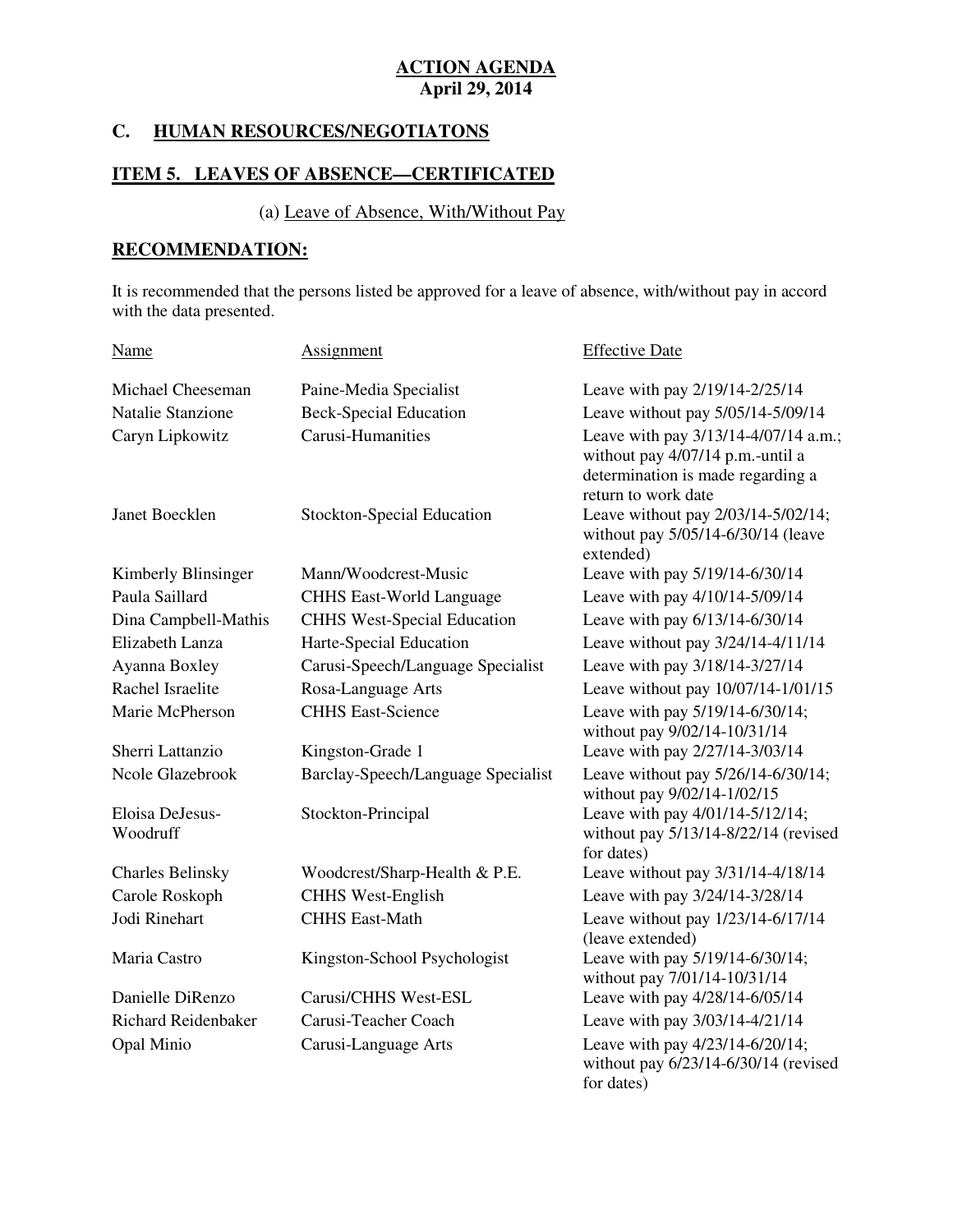#### **HUMAN RESOURCES/NEGOTIATONS**

# **ITEM 6. LEAVES OF ABSENCE—NON-CERTIFICATED**

#### (a) Leave of Absence, With/Without Pay

# **RECOMMENDATION:**

 It is recommended that the persons listed be approved for a leave of absence, with/without pay in accord with the data presented.

| Name              | Assignment                             | <b>Effective Date</b>                                          |
|-------------------|----------------------------------------|----------------------------------------------------------------|
| Cathy Korngut     | <b>Barclay-Educational Assistant</b>   | Leave without pay $4/21/14 - 4/25/14$                          |
| Timika Smalls     | Kilmer-Educational Assistant           | Leave with pay 3/04/14-3/28/14;<br>without pay 3/31/14-until a |
|                   |                                        | determination is made regarding a<br>return to work date       |
| Keila Rosado      | Malberg-HR Coordinator                 | Intermittent leave without pay                                 |
|                   |                                        | 3/24/14-6/30/14                                                |
| Linda Badtorff    | <b>Barton-Educational Assistant</b>    | Intermittent leave without pay                                 |
|                   |                                        | 3/12/14-6/30/14                                                |
| Anna Palladino    | Cooper-Educational Assistant           | Leave with pay 3/11/14-5/02/14                                 |
| Mindy Siegel      | <b>Beck-Educational Assistant</b>      | Leave with pay 3/13/14-4/11/14                                 |
| Deborah McClure   | <b>Barton-Educational Assistant</b>    | Leave with pay 1/30/14-until a                                 |
|                   |                                        | determination is made regarding a                              |
|                   |                                        | return to work date                                            |
| Jeanne St. Clair  | <b>CHHS West-Educational Assistant</b> | Leave with pay 2/18/14-3/28/14                                 |
| Ann Close         | <b>Woodcrest-Educational Assistant</b> | Leave with pay 5/13/14-6/30/14                                 |
| Rosemarie Maxwell | Knight-Cleaner                         | Leave without pay 4/22/14-5/02/14                              |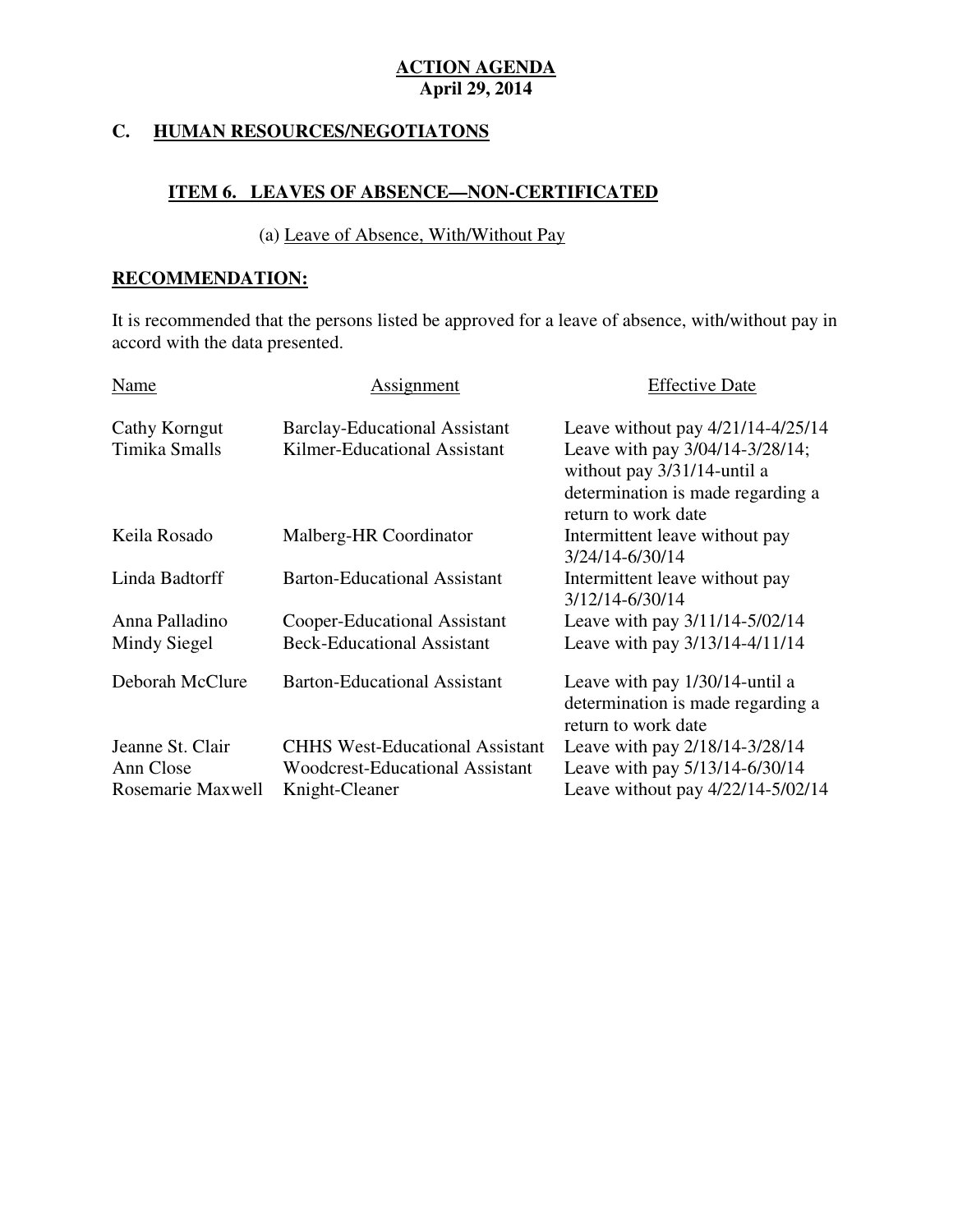#### **HUMAN RESOURCES/NEGOTIATONS**

### **ITEM 7. ASSIGNMENT/SALARY CHANGE—CERTIFICATED**

# (a) Reassignment

#### **RECOMMENDATION:**

 It is recommended that the person listed be approved for a reassignment for the 2014-15 school year.

| Name            | From                                                                                         | To                                                                                                                              | <b>Effective Date</b> | <b>Salary</b> |
|-----------------|----------------------------------------------------------------------------------------------|---------------------------------------------------------------------------------------------------------------------------------|-----------------------|---------------|
| Rebecca Metzger | <b>CHHS West-</b><br>Assistant<br>Principal (budget)<br>$\#11 - 000 - 240 - 103$<br>55-0100) | Malberg-<br>Supervisor of<br>Special<br>Education<br>(resignation of J.<br>Moody-budget #11-<br>$000 - 221 - 104 - 71$<br>0100) | 7/01/14-6/30/15       | \$110,096     |

### **ITEM 8. ASSIGNMENT/SALARY CHANGE—NON-CERTIFICATED**

(a) Reassignment

#### **RECOMMENDATION:**

 It is recommended that the person listed be approved for a reassignment for the 2013-14 school year.

| Name                 | From                                                                                                                                              | To                                                                                                                                               | <b>Effective Date</b> |
|----------------------|---------------------------------------------------------------------------------------------------------------------------------------------------|--------------------------------------------------------------------------------------------------------------------------------------------------|-----------------------|
| Nelson Henriquez Gil | Beck-Lead<br>Cleaner (Replacing)<br>J. Sutton-budget #11-<br>$000-262-100-40-0100-$<br>\$29,759 prorated<br>includes \$992 for<br>boiler license) | Beck-Lead<br>Cleaner (budget)<br>#11-000-262-100-<br>40-0100-\$29,758<br>prorated includes<br>\$992 for boiler<br>license-revised for<br>salary) | 3/26/14-6/30/14       |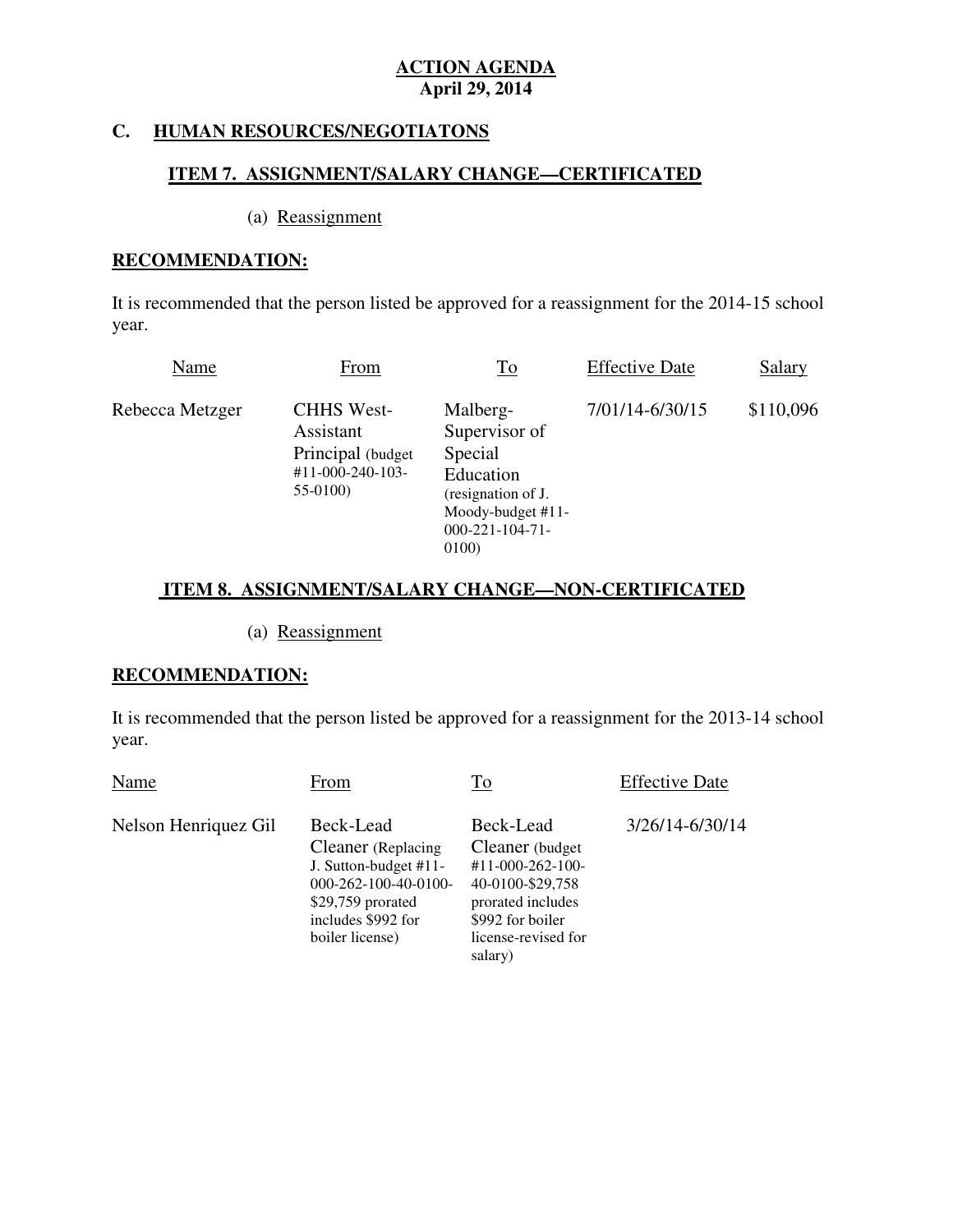#### **HUMAN RESOURCES/NEGOTIATONS**

### **ITEM 9. OTHER COMPENSATION—CERTIFICATED**

(a) Tuition Reimbursement—CHASA

#### **RECOMMENDATION:**

 It is recommended that the person listed be reimbursed for successful completion of graduate credits in accord with the current agreement between the Board of Education and the Cherry Hill Association of School Administrators. Monies budgeted from account #11-000-291-280-98-0002.

William Marble \$840 Name Amount

(b) Payment to Presenters

#### **RECOMMENDATION:**

 It is recommended that the persons listed be approved to present an after school workshop from 2/06/14- 5/30/14 at the rate of \$53.56/hr (not to exceed \$428.48). Monies budgeted from account #20-272-200- 101-99-0101.

Name Name Name

Christine Morrell

Jennifer Taylor

#### **ITEM 10. APPROVAL OF JOB DESCRIPTION**

#### **RECOMMENDATION:**

It is recommended that the job description listed be approved as presented effective 4/30/14.

• Teacher Coordinator

#### **ITEM 11. APPROVAL OF REVISED JOB DESCRIPTION**

#### **RECOMMENDATION:**

It is recommended that the revised job descriptions listed be approved as presented effective 4/30/14.

- Assistant Shift Manager Night Shift (Custodial and Maintenance)
- Coordinator of Research and Assessment

Motion Mrs. Horiates Second Mrs. Matlack Vote Ayes - 7 No - 0 Mrs. Cohen - absent Dr. Dickinson – absent

 Dr. Reusche introduced Ms. Rebecca Metzger to the Board, approved on the agenda as the Malberg Supervisor of Special Education beginning July 1, 2014.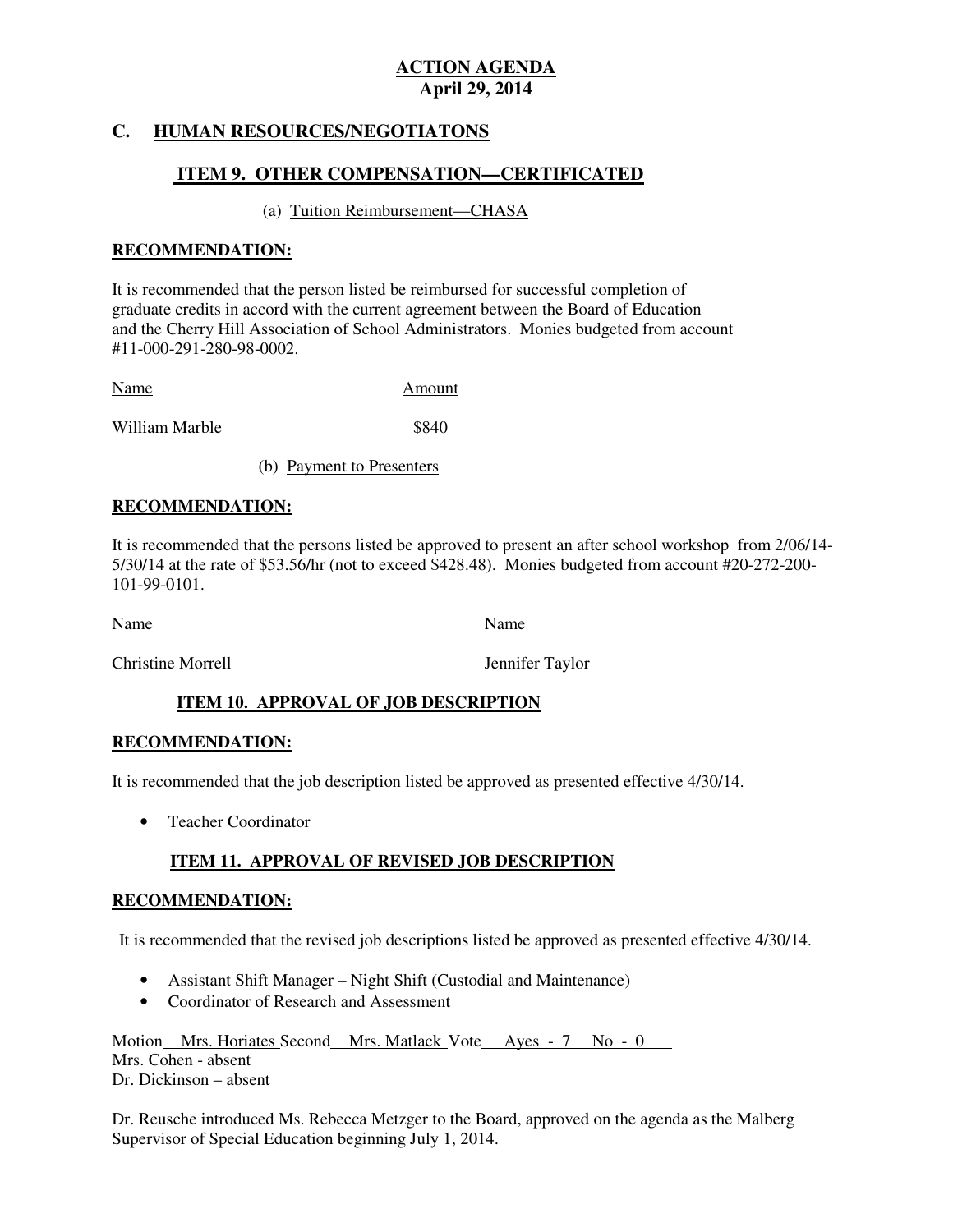### **D. POLICIES & LEGISLATION COMMITTEE**

#### **Board Goals**

- **Continue to improve student achievement at all grade levels for all students and close achievement gaps where they exist.**
- **Create a cost-effective budget that provides for educational resources as well as preventive maintenance and ongoing facilities improvement in all schools.**
- **Enhance communication with and outreach to internal and external stakeholders.**
- **Enhance relationships with internal stakeholders through effective hiring and retention practices and staff training programs.**

The Superintendent recommends the following:

- 1. First Reading of Policy
- 2. Approval of Harassment/Intimidation/Bullying Investigation Decisions

#### **ITEM 1. FIRST READING OF POLICIES**

- Draft Policy 4111: Recruitment, Selection and Hiring (Certificated)
- Draft Policy 4211: Recruitment, Selection and Hiring (Non-Certificated)
- Draft Policy 5131.5: Vandalism/Violence

#### **RECOMMENDATION:**

It is recommended that the policies listed above be approved for first reading as submitted.

#### **ITEM 2. APPROVAL OF HARASSMENT/INTIMIDATION/BULLYING INVESTIGATION DECISIONS**

 decisions affirming, rejecting or modifying the Superintendent's determination in the following student HIB investigations: Be it Resolved, that the Cherry Hill Board of Education approves issuance of written

| Incident Report No. | <b>Board Determination</b> | Incident Report No. | <b>Board Determination</b> |
|---------------------|----------------------------|---------------------|----------------------------|
|                     |                            |                     |                            |
| 13-14:148           | Affirmed                   | 13-14:157           | Affirmed                   |
| 13-14:149           | Affirmed                   | 13-14:158           | Affirmed                   |
| $13-14:150$         | Affirmed                   | 13-14:159           | Affirmed                   |
| 13-14:151           | Affirmed                   | 13-14:160           | Affirmed                   |
| $13-14:152$         | Affirmed                   | 13-14:161           | Affirmed                   |
| $13-14:153$         | Affirmed                   | $13-14:163$         | Affirmed                   |
| 13-14:154           | Affirmed                   | 13-14:164           | Affirmed                   |
| $13-14:155$         | Affirmed                   |                     |                            |
| 13-14:156           | Affirmed                   |                     |                            |

| Motion Mr. Goodwin     | Second Mr. Roth |  | Vote Ayes - $7 \text{ No } -0$ |
|------------------------|-----------------|--|--------------------------------|
| Mrs. Cohen – absent    |                 |  |                                |
| Dr. Dickinson - absent |                 |  |                                |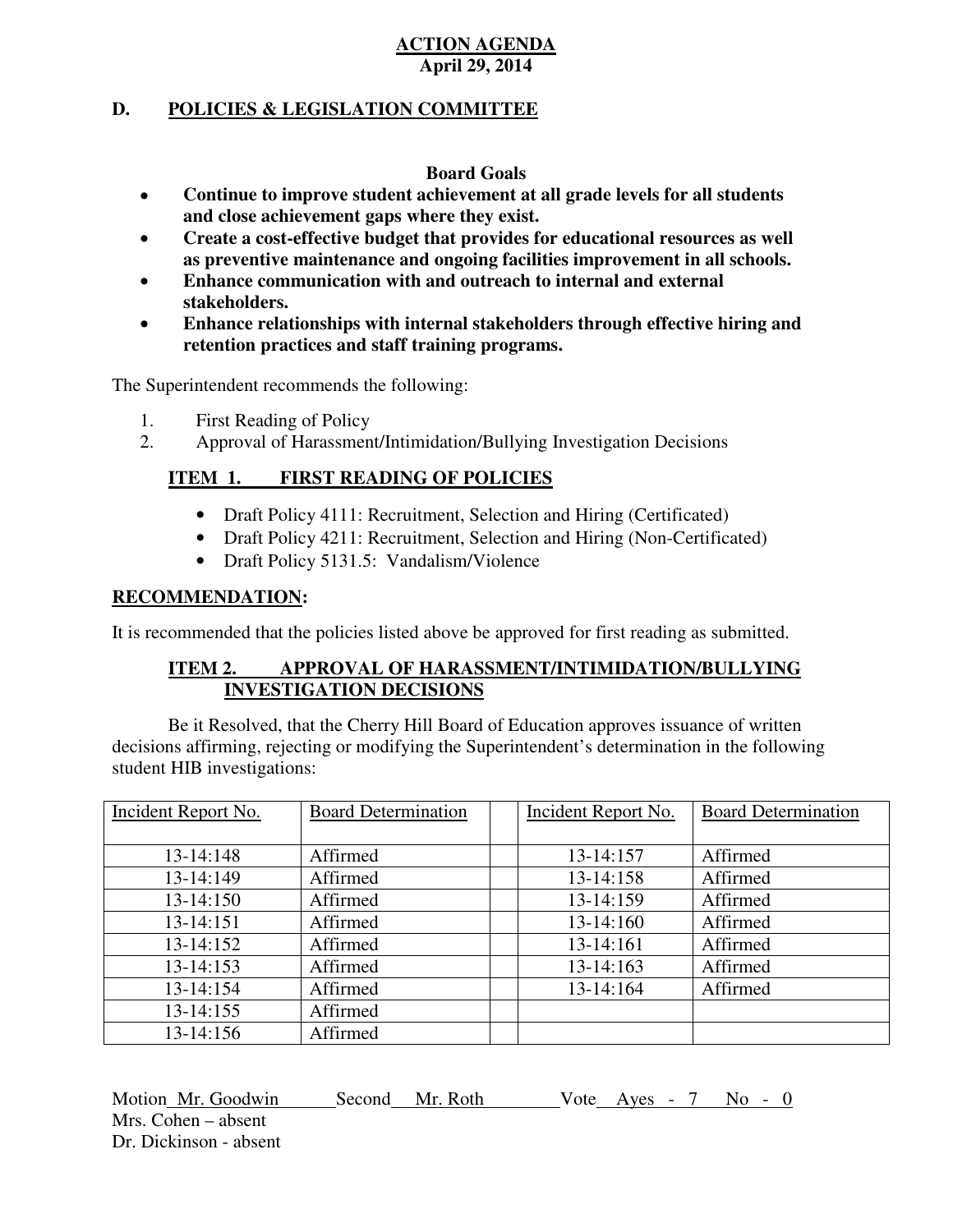### **E. STRATEGIC PLANNING**

#### **Board Goals**

- **Continue to improve student achievement at all grade levels for all students and close achievement gaps where they exist.**
- **Create a cost-effective budget that provides for educational resources as well as preventive maintenance and ongoing facilities improvement in all schools.**
- **Enhance communication with and outreach to internal and external stakeholders.**
- **Enhance relationships with internal stakeholders through effective hiring and retention practices and staff training programs.**

NO ITEMS